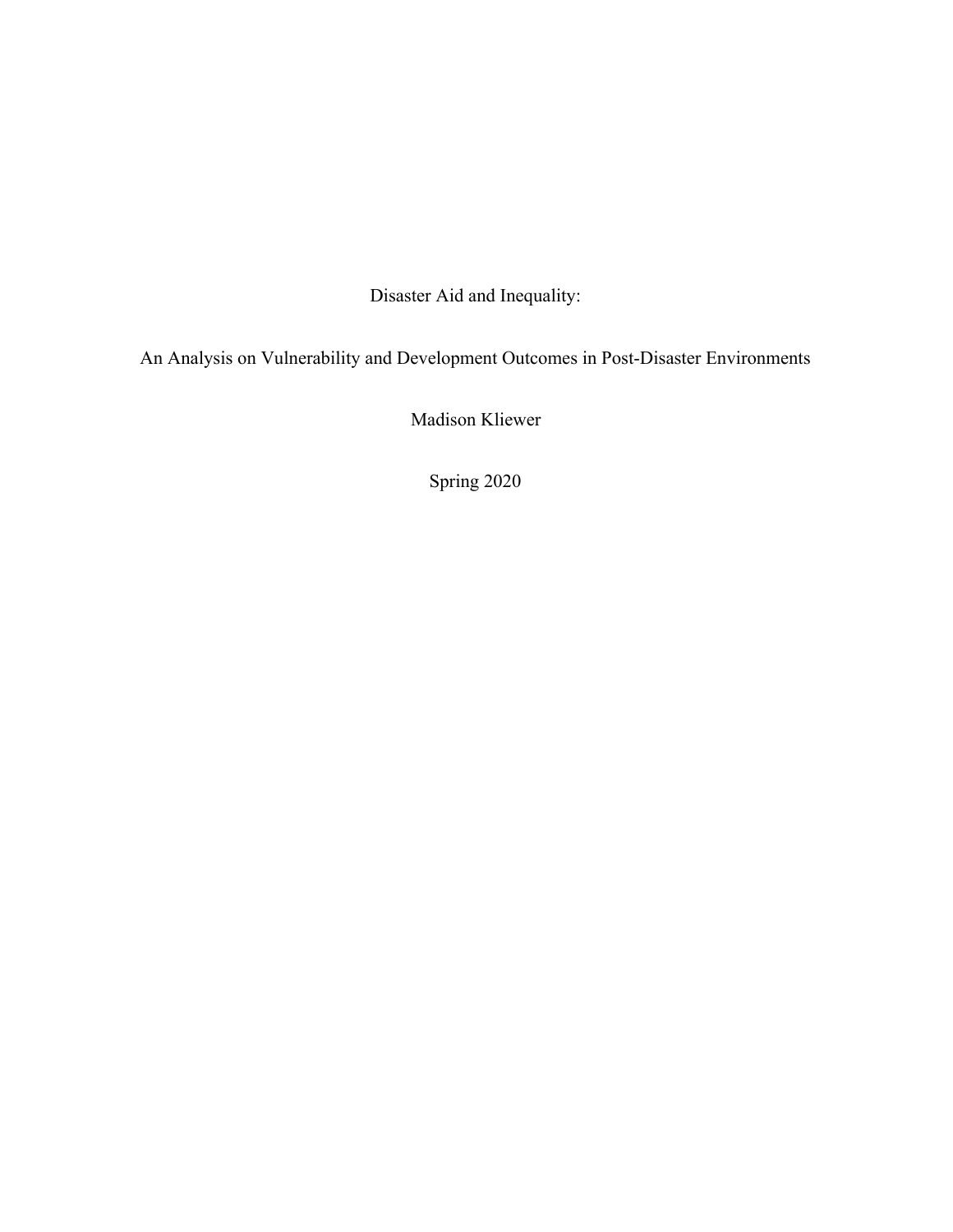# 1. Introduction

In 2010, a magnitude 7.0 earthquake hit Haiti, resulting in 222,570 dead and nearly 370,000 injured. What was more astonishing than the carnage, was the humanitarian response to such an event. The world rallied and pledged 13.5 billion dollars to help the Haitians rebuild and recover from the tragic event that hit their country. With such an influx of foreign aid, it would seem as though Haiti had the chance to "build back better." Yet after five years, people had not moved out of refugee camps, rubble was still on the ground, and the agriculture sector had not recovered due to the surplus of food donations that flooded in the market. An example like this elucidates the reality that the quantity of disaster aid does not translate to the quality of disaster recovery and therefore underscores the importance of effective aid in the recovery process.

This issue becomes even more pressing, given the evidence that nations with lower levels of development are at higher risk of natural disasters and experience worse disaster outcomes. A study by Tselios and Tompkins (2019) found that countries with lower levels of wealth and higher income inequality are associated with worse human and economic losses from disasters. A study by Ward and Shively (2017) empirically found that low-income countries are significantly more at risk of climate-related disasters, even after controlling for other exposures or possible confounding variables. These studies suggest that if disaster aid does not help nations to recover, it has the power to worsen development outcomes: both human and economic.

This evidence may shed light on the cycle of disasters, vulnerability, and destruction that is especially prevalent in the developing world. Observed on the national level, lower levels of development lead to worse disaster outcomes and higher disaster vulnerability. When a disaster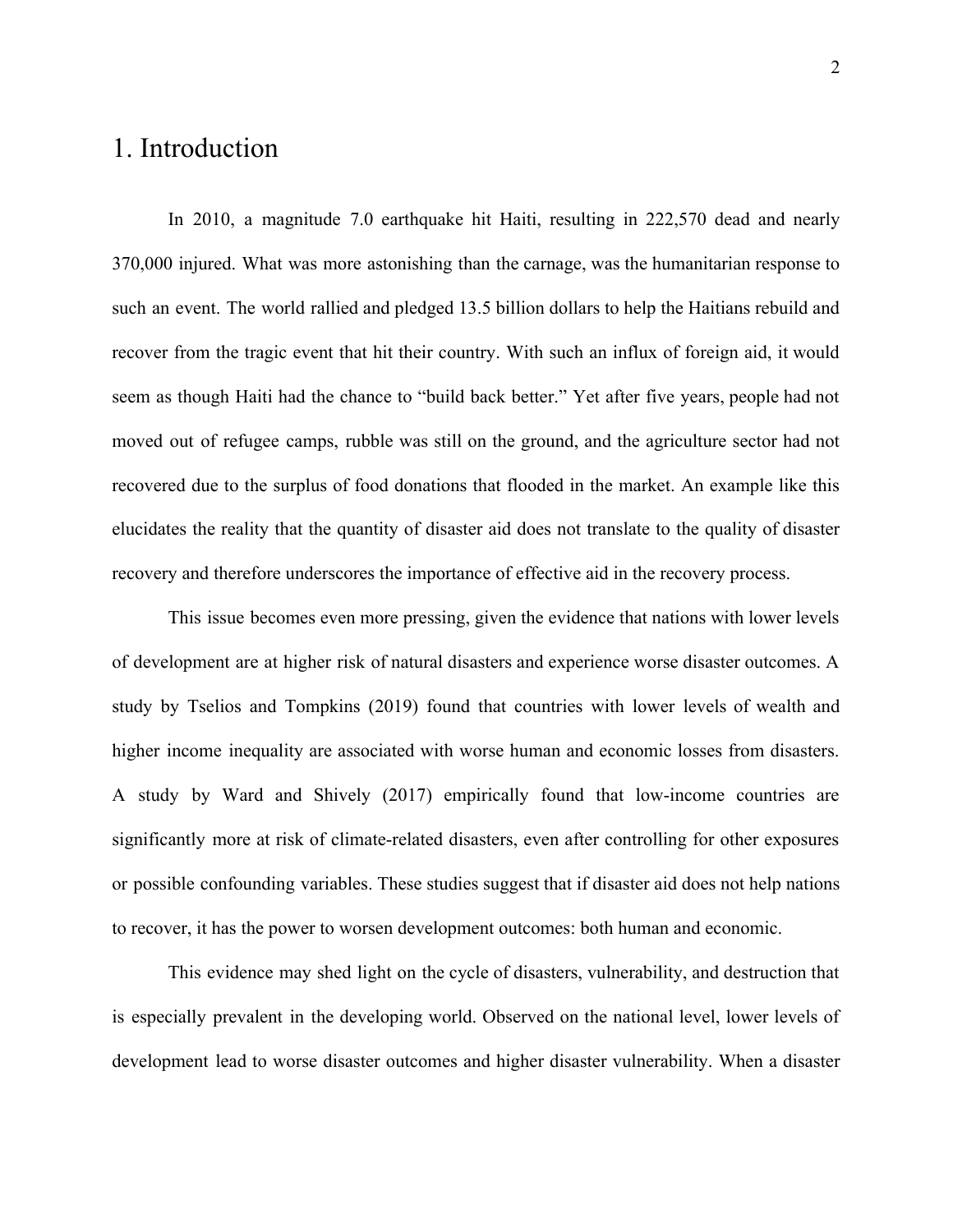strikes, development is worsened, leading to greater levels of disaster vulnerability. Given greater levels of vulnerability, a country is more likely to experience worse disaster outcomes, starting a cycle in which the next disaster is more harmful than before. This cycle is also observed on an individual level. Evidence suggests that disasters impact the poorest and most vulnerable people of a society, especially in countries with low wealth and high-income inequality (Pelling et al. 2004). Case studies in India and Mozambique solidify these findings, observing that the most vulnerable people in countries are hit the hardest by natural disasters and lack the resources to recover or to build resilience for future disasters (Duncan et al. 2017; Eriksen and Silva 2009).

Inequality is a driver of both national and household disaster vulnerability, as countries with higher inequality suffer worse outcomes, and more impoverished individuals are impacted disproportionately (Anbarci et al. 2005). Interestingly, Yamamura (2015) finds that natural disasters increase income inequality in the short term, although these effects disappear in the medium term. Therefore, it is of the utmost importance to understand disasters within the context of inequality and the role of aid in either helping or hindering these outcomes. Furthermore, according to the Intergovernmental Panel on Climate Change (2007), extreme weather events are becoming more frequent with the changing climate. There has been an increase in heavy precipitation events, tropical cyclone activity, and extreme weather events causing drought observed between 1970-2000. It becomes even more pressing to address the verity that disasters are a development issue, and take appropriate action to achieve the Sustainable Development Goals that call for the universal benefit of prosperity for all peoples, as outlined by the United Nations.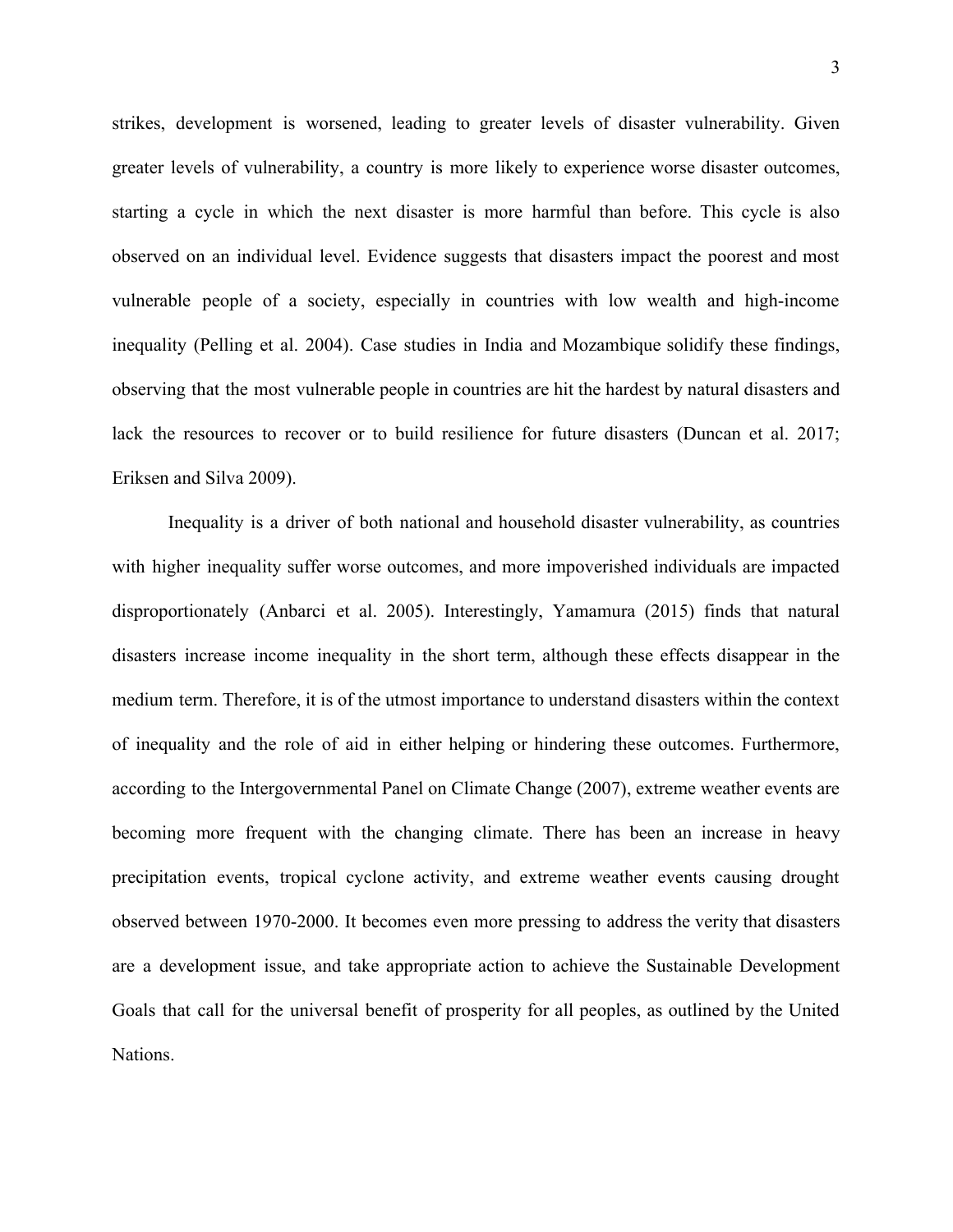In this paper, I will study disaster aid and its role in disaster vulnerability. Primarily, I will be looking at the impact of disasters on inequality in developing nations and the subsequent influence of disaster aid to either mitigate or perpetuate these outcomes to gain insight into the drivers of disaster recovery and vulnerability. First, I will explore the relationship between disasters and human inequality in developing nations across the span of 6 years to understand the role of large disasters on short and medium-term inequality outcomes. Second, I will analyze if post-disaster aid will change the observed outcomes from disasters over the same period of 6 years. Finally, I will break down disaster aid by type to further understand disaster aid's impact on human inequality. In the next section, I review the current literature around the relationships between development, disasters, and aid. In section 3, I outline my data, and in section 4, I discuss my empirical methodology and underlying assumptions. Section 5 builds the conceptual model by tying together the results of relevant empirical studies and economic theory to build a hypothesis. Sections 6 and 7 discuss regression results, and section 8 concludes with contributions, and further research topics.

## 2. Review of the Current Literature

### 2.1 Disasters and Inequality

As noted previously, the data is clear that inequality is a driver of vulnerability. But what specifically makes nations with higher inequality suffer worse disaster outcomes? National inequality, defined as the distribution of economic variables such as wealth, health, and education, is an indicator of poverty. According to Karim et al. (2016), poverty is clearly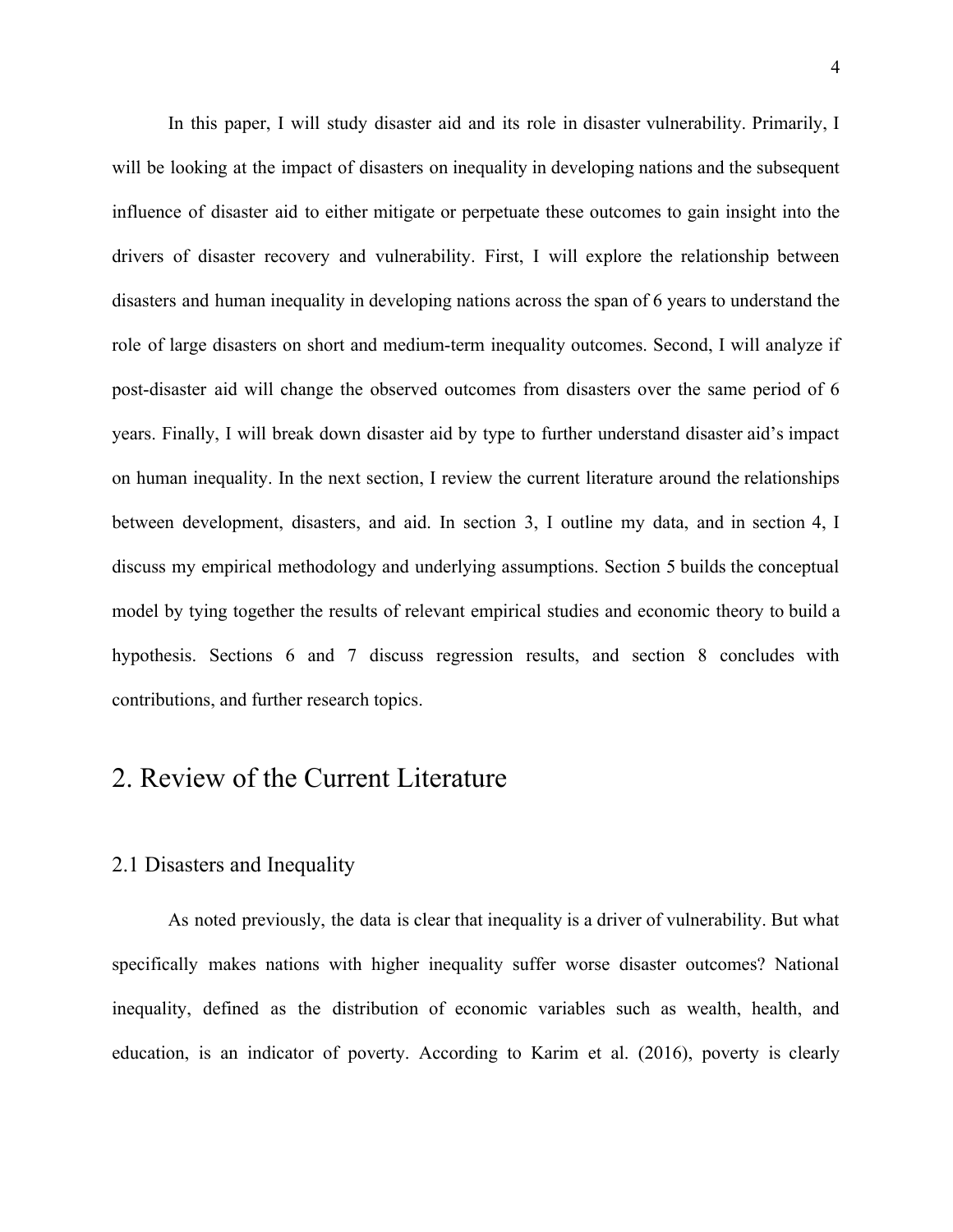associated with increased exposure to disaster-related hazards. One example of this is location, as the poor often reside in the most vulnerable areas, either in highly dense urban areas with unsafe buildings or in low productivity agricultural areas with little economic diversity. Both of these areas are highly vulnerable to natural disasters. Additionally, a case study following Hurricane Mitch in Nicaragua found that the hurricane did not affect productive asset ownership but adversely affected nonproductive asset holdings. This analysis concludes that the shock affected the poorest households disproportionately and suggested evidence of a geographical poverty trap (Jakobsen 2012).

Another aspect that could explain why the poor are disproportionately affected by disasters is occupation. According to a briefing paper by the Overseas Development Institute, the poorest members of society are often affected more by natural disasters. This is because they are more likely to be involved in occupations such as fishing and farming, industries that are adversely affected by natural disasters (ODI 2005).

Unfortunately, there are also longer-term adverse effects that disproportionately impact the poor. In response to shocks such as disasters, studies have observed that the most vulnerable members of societies resort to risk minimizing activities rather than income maximizing activities, and these actions produce adverse outcomes in the following years. A study that observed the effect of a drought-related loss of stature in preschool children in Zimbabwe concluded that lifetime earnings were 7% - 12% lower as a result (Alderman 2006). A meta-regression analysis by Karim et al. (2006) found evidence that in response to disasters, poor households smooth their food consumption by reducing their consumption of non-food items, specifically health and education. This reality becomes shockingly clear in a case study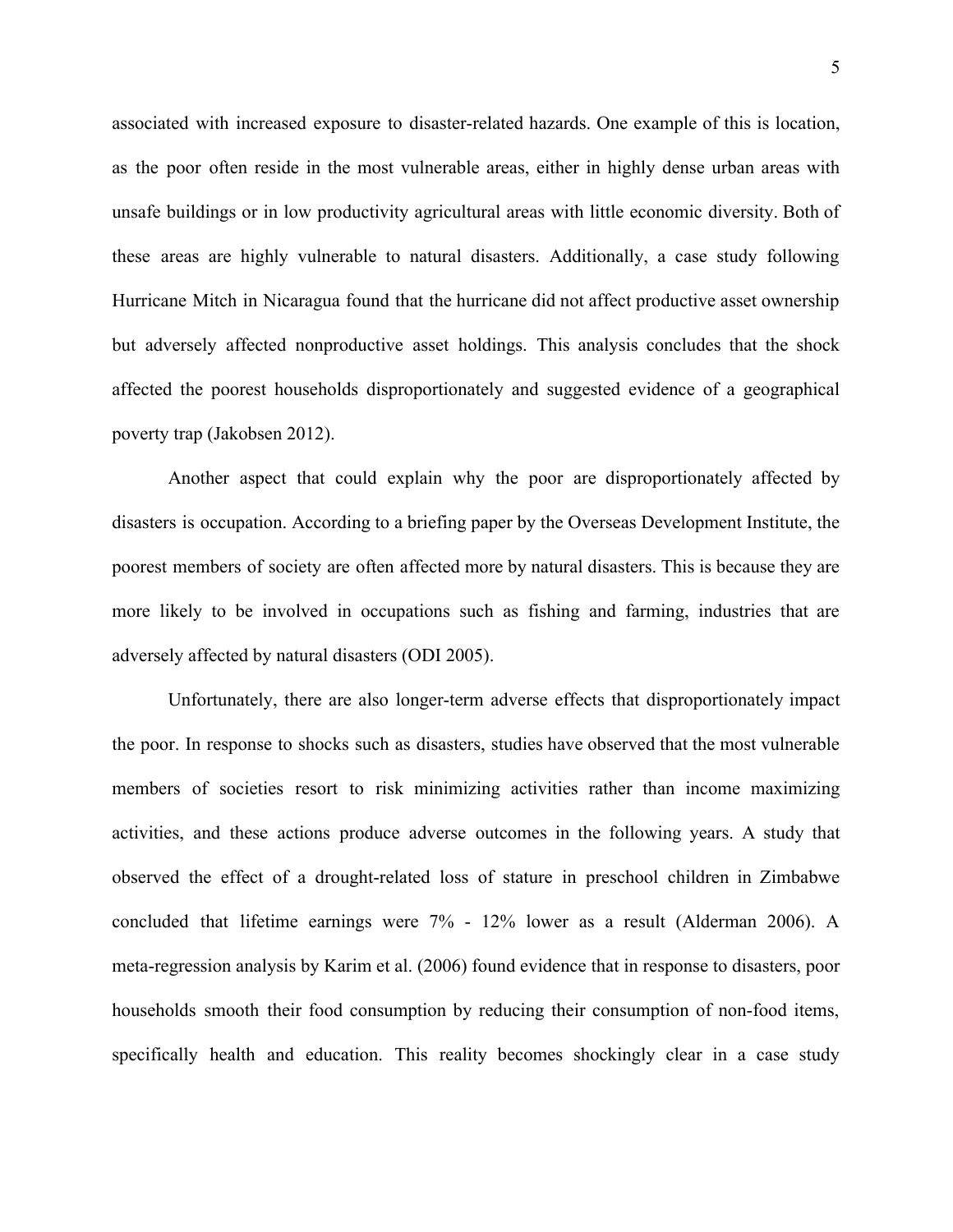conducted by Anttila-Hughes et al. (2013) that looked at the post-typhoon infant mortality rates in the Philippines. The study concluded that "economic deaths," defined as the disinvestment into human capital and health in response to disasters, account for 13% of overall infant mortality rate in the country.

It is clear that for a variety of reasons, unequal societies, and especially the poor, suffer the most severe adverse effects of a disaster, and these effects are likely to be much longer-lasting than initially thought.

### 2.2 Aid and Disaster Recovery

Where does aid fit into this picture? There have been a handful of studies that have observed the relationship between disaster relief and post-disaster outcomes. One such study conducted by Hochrainer (2009) observed the relationship between disaster relief and macroeconomic outcomes, finding that higher rates of aid reduce the negative impacts of disasters on GDP. Another study done by An et al. (2019) addresses how disaster aid may affect access to international capital, finding that emergency assistance from the international community can increase the access to capital and further promote recovery and growth. However, a case study looking at disaster aid after flooding in China found that emergency relief hindered economic growth, with implications that aid may impede recovery from a growth perspective (Xu et al. 2013).

At first glance, these studies imply that the general effects of disaster relief on wealth outcomes seem to be ambiguous. However, upon further investigation, the results make sense. Politically motivated donations could explain why the study observed positive effects of disaster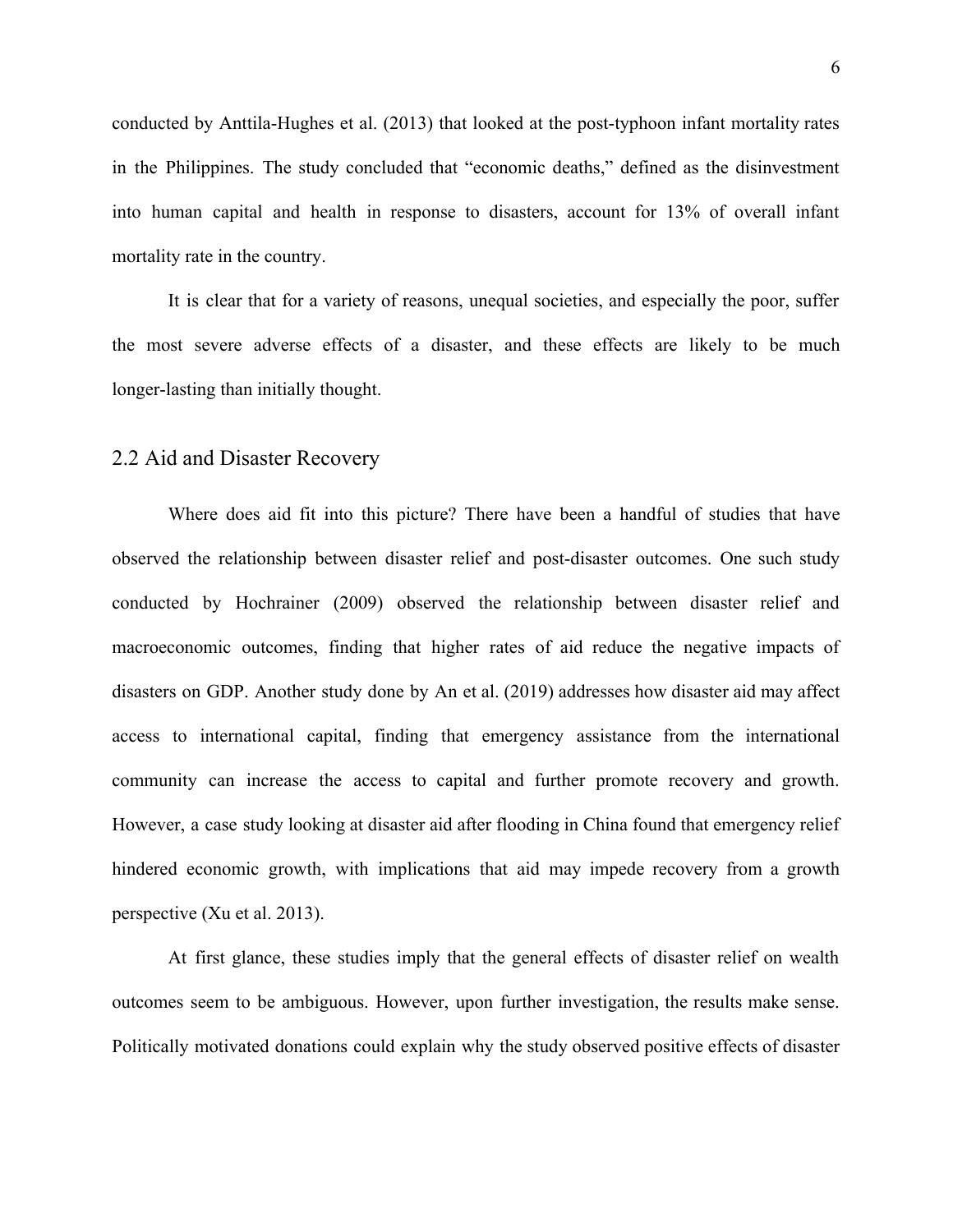aid on GDP. Disaster aid targets the recovery of the most productive assets. While this encourages technological change and weeds out unproductive firms in the recipient country, the assertion that aid increases wealth may overlook the potentially detrimental effect on inequality. While recovery favors productive firms, it ignores the fact that those who are poor are often poor because they have unproductive assets. The study found that aid deters growth would fit in line with the principle that aid disincentives recovery and could be targeted poorly for overall economic well being.

In terms of disaster aid and wealth distribution, a case study conducted in the wake of Hurricane Katrina found that increased levels of Federal Emergency Management Agency (FEMA) aid resulted in increased income inequality in the US (Howell et al. 2018). This paper suggests that FEMA aid targets recovering lost property, and only those who are wealthy enough to own property are recipients of aid. To my knowledge, there are no studies that observe the relationship between inequality outcomes and disaster aid across multiple countries.

### 2.3 Disaster Aid in Practice

It is crucial to understand what disaster aid achieves in practice to better understand where it may help or hinder inequality. There should be no question about the importance of initial relief for feeding and housing displaced people as well as providing medical services and search and rescue. However, certain aspects of disaster aid fail to address the overall recovery of a country. In a paper on disaster reconstruction and development, Margaret Arnold outlines disaster aid's aspects and where it falls short ( 2006). She notes that all too often, temporary relief becomes permanent, and the cycle of vulnerability continues. Many donors pull out during the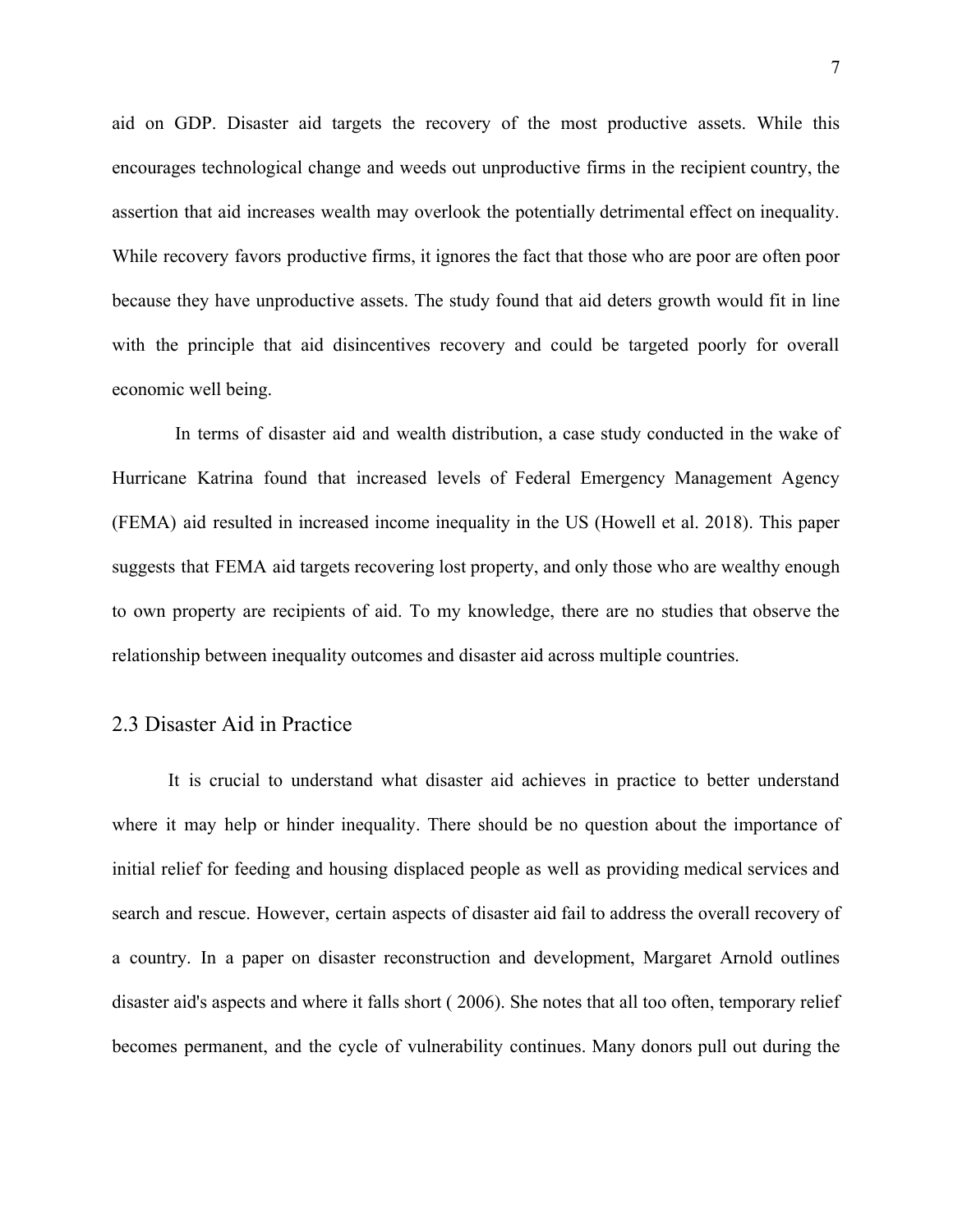recovery stage, leaving the country stuck in the temporary solutions put up during the relief stage. This is evident from the Haiti example previously discussed, where many people had not moved out of the temporary refugee camps that were erected right after the earthquake happened.

Another aspect of relief efficacy is coordination and community involvement. Given the sudden onset of disasters, response often favors speed rather than coordination, leaving an overabundance of some goods and services, while failing to address others. Additionally, the nature of a quick relief effort leads aid agencies to forgo community involvement, which is an integral part of delivering effective and targeted aid (Arnold 2006).

Unfortunately, aid donations are often politically motivated. Aid favors the donor rather than the receiver, in that the donor has the power to choose where their money goes, often in politically favorable ways. Arnold (2006) notes that housing recovery makes up over 50 percent disaster funds, as it is one of the most desirable activities for donor visibility. While this is an essential aspect of recovery, there is not enough attention given to the recovery of people's livelihoods (Arnold 2006).

Finally, aid may not be appropriately allocated to the poor. A study conducted in the wake of Hurricane Mitch in Honduras concluded that the primary determinant for receiving disaster relief was if one's dwelling suffered damages, with no association to pre-disaster levels of wealth (Morris 2003). This shows that in order to receive disaster aid, there is a required predisposition of wealth required, meaning that the most vulnerable and poor, who do not have dwellings, are overlooked.

Additionally, there may be longer-term impacts on development due to disaster relief. If the relief efforts stop at the temporary solutions, the adverse impacts on individuals will show up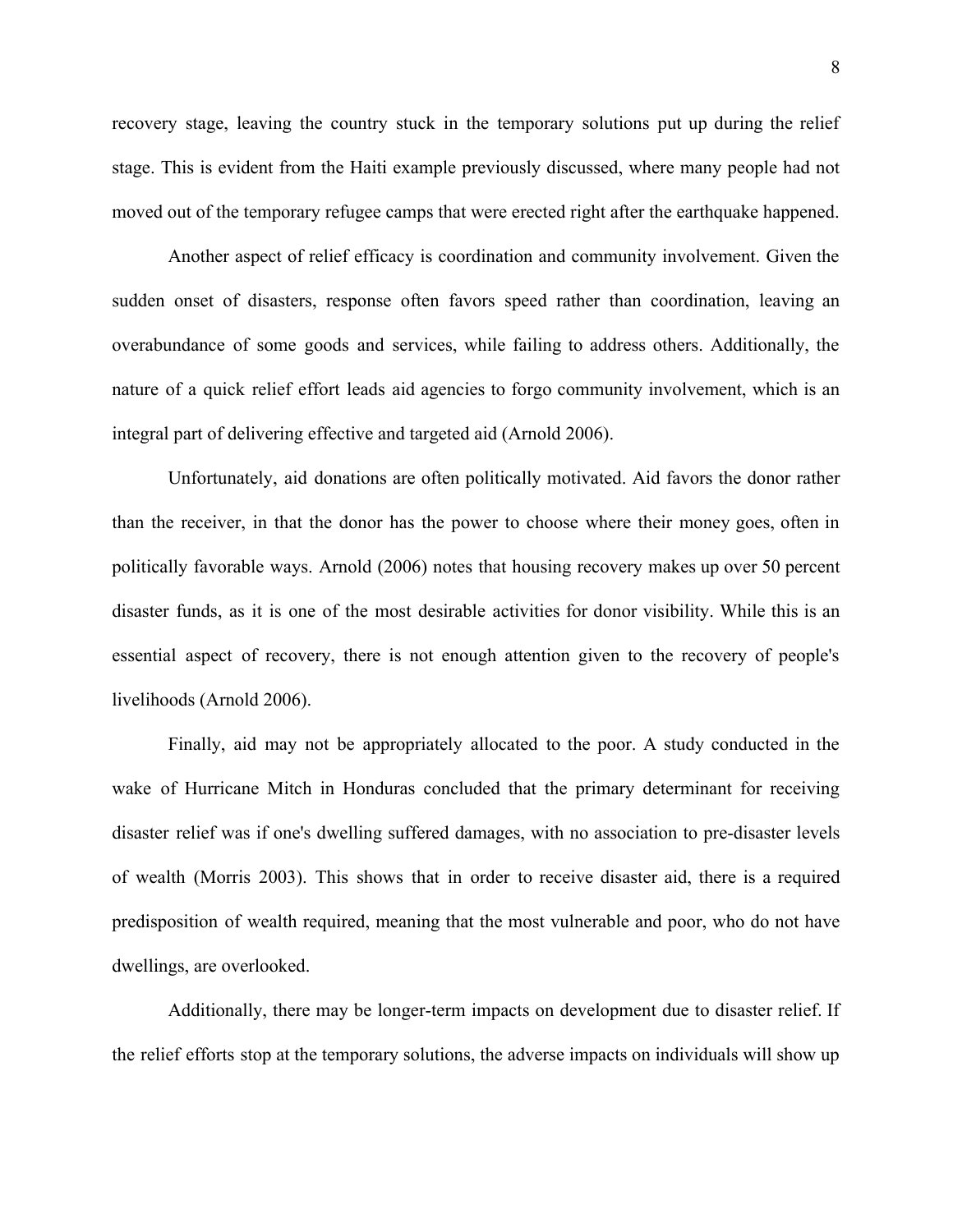years after the event. Excess food donations could lower food prices and disincentivize workers to rebuild agriculture sectors hurt in the disaster, a theory that is further developed in section 4. A briefing by the Overseas Development Institute (2005) notes that donors respond to crises by reallocating funds and bringing forward commitments within existing multi-year programs, rather than providing new resources. Becerra et al. (2014) provide an empirical framework for this assumption, finding evidence of cross-sector allocation of humanitarian aid in response to disasters. All these aspects show that the adverse impacts of disaster aid may not be seen in the year after a disaster, but may take a few years to show up.

There is reason to believe that disaster relief, when done poorly, could have long-term consequences that do not help achieve development goals. My approach will look at the specific impacts that disasters and aid have on inequality and will break down aid by type to bring a broader understanding of how disaster aid affects the most poor and vulnerable members of a society.

## 3. Data

### 3.1 Disaster Data

Empirical papers that include disaster data almost exclusively rely on the Emergency Events Database (EM-DAT) maintained by the Catholic University of Louvain, Belgium. Disasters are defined as an event in which at least ten people died, one hundred people were affected, there was a state of emergency declared, or there was a call for international assistance. Disasters are grouped into either natural or technological disasters. Technological disasters are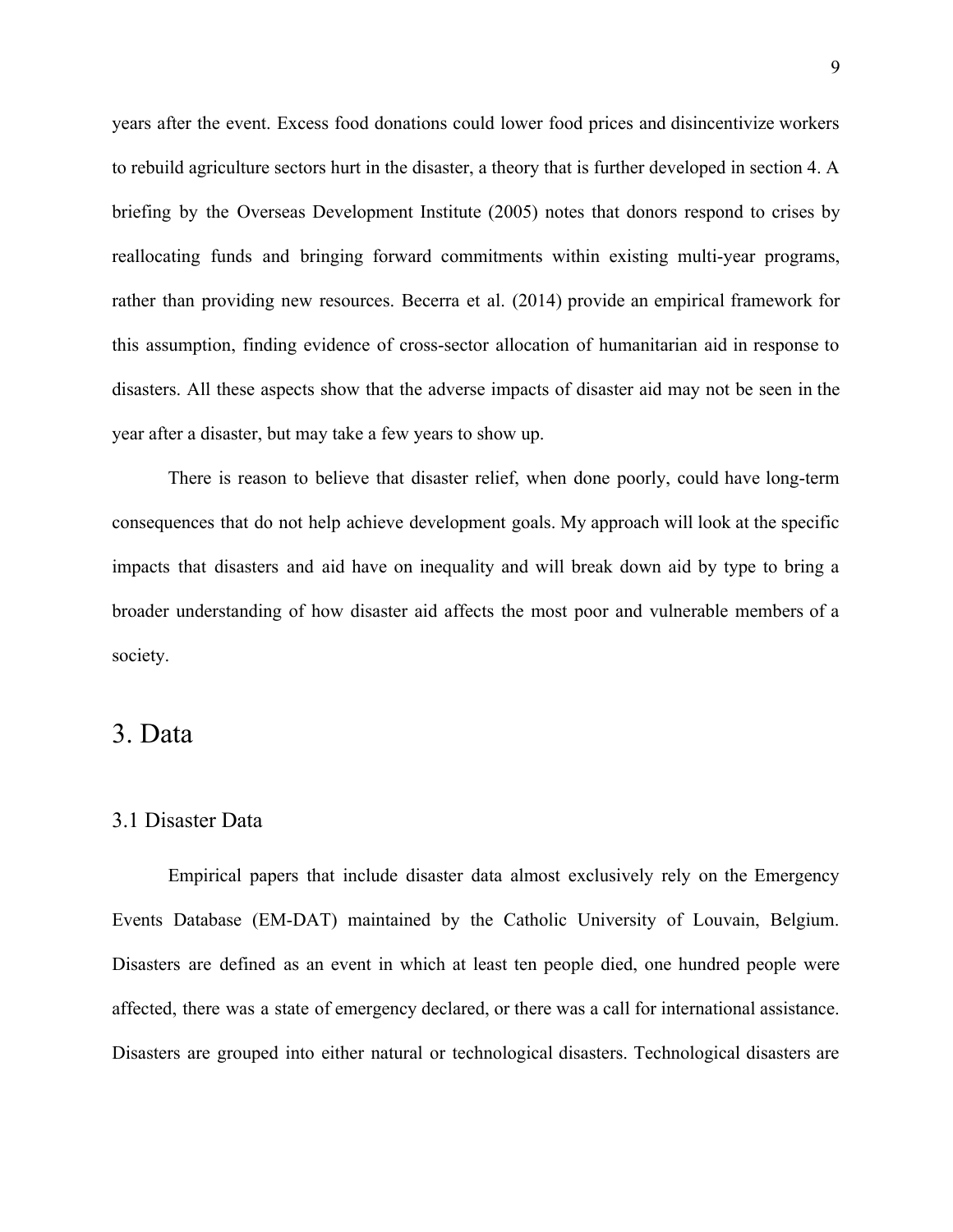dropped for this analysis. Natural disasters are further identified by subgroups: geophysical, meteorological, hydrological, climatological, biological, and extra-terrestrial. Only geophysical (i.e earthquakes), meteorological (i.e storms), and hydrological (i.e floods) events are included in the dataset in order to capture the distinct impact of relief on sudden-onset disasters.

EM-DAT is an unbalanced database, as each natural or technological disaster is an observation in the data. In order to account for this, a disaster is defined as the sum of all disasters in a country for a given year for the remainder of the paper. Disaster severity measures are also included in the EM-DAT database, including the total number of people affected and killed, as well as total economic damages. For every observation, severity measures are aggregated for each country-year. Because this study observes the impact of disasters on the total population inequality, it would follow that a disaster killing 5,000 people would impact the national inequality of a small population more than a large population. To account for this, disaster severity is measured in per capita numbers, based on population data from the World Bank.

In order to observe the effect of 'large' disasters, and to avoid the overrepresentation of small disasters in the database, the definition of a large disaster is limited to be a country-year observation that had over the average number of deaths or affected in per capita measures (10.7 deaths per million inhabitants 6,529.1 affected per million inhabitants respectively).

### 3.2 Aid Data

For disaster relief data, two options provide data on post-disaster aid flows. One is the Financial Tracking Service from the United Nations (FTS), and the other is the Credit Reporting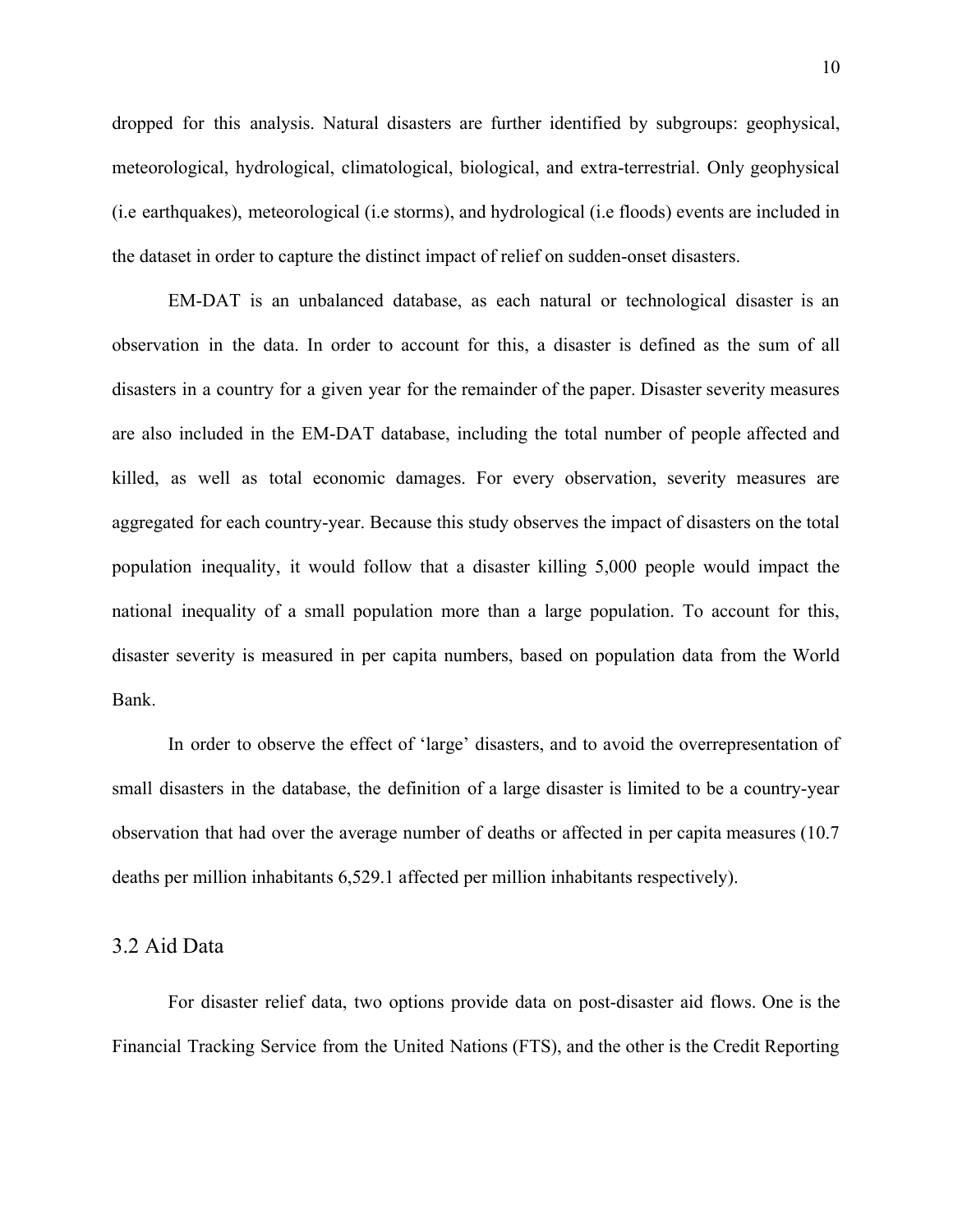System from the OECD's Development Assistance Committee (CRS). The FTS has a few advantages over the CRS dataset. First, it provides in-depth information on aid flows for specific events, making it possible to see flows for an individual disaster. Second, the FTS tracks a much broader scope of aid flows, including NGOs and large donors, while the CRS only includes aid flows from the 26 OECD countries and a few multilateral organizations. However, the FTS only tracks aid by voluntary reporting and therefore misestimates the actual amount of aid given. Due to this shortcoming, most empirical work that focuses on disaster relief uses the CRS data to get a more accurate estimate of new aid flows for a given country.

This analysis uses humanitarian aid flows from the CRS dataset. Specifically, disaster aid includes emergency relief flows, denoted as flow number 720 by the OECD, defined as humanitarian aid in response to an emergency caused by human-made crises and/or natural disasters, and reconstruction relief and rehabilitation flows, denoted by flow number 730, related to short term activities during and in the wake of disasters. Under the broad title of emergency response(720) , there includes material relief such as shelter and health supplies, food relief, and administration costs for organizing the relief effort. Under the title of reconstruction relief and rehabilitation (730), there are flows for the restoration of destroyed pre-existing infrastructure and social and economic rehabilitation to help people return to their previous livelihood or find a new one, as well as trauma treatment and counseling. Both of these flows are included to measure their impact both together and individually, as they may have different impacts on inequality.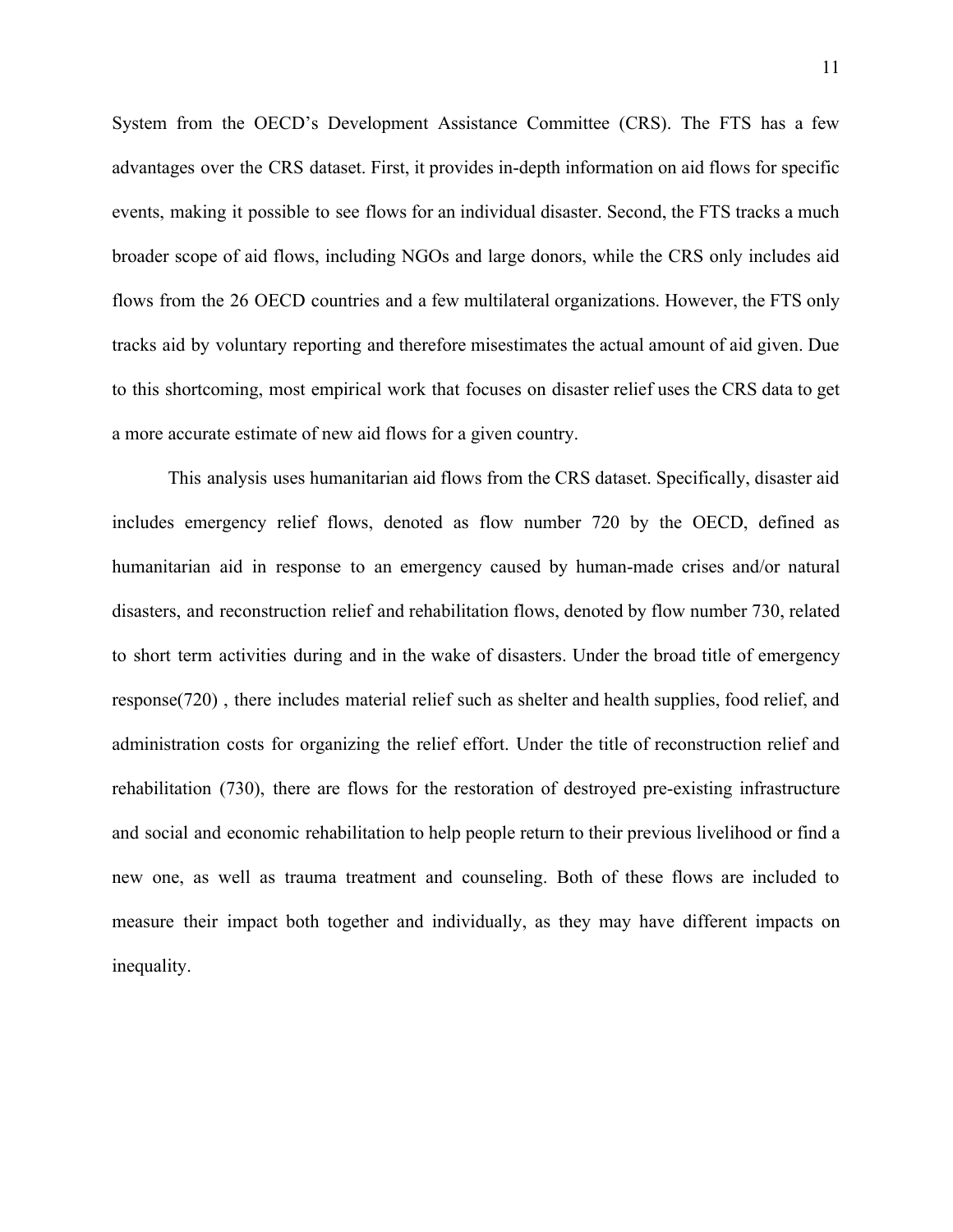## 3.3 Inequality Data

To measure the impact of disaster relief on the inequality, I used the Coefficient of Human Inequality (CHI) from the United Nations Development Programme. CHI is an index that measures inequality from a holistic viewpoint, as inequality is not sufficiently measured through income alone. It is an average computed by taking the unweighted average of education, health, and income inequalities. The data is already organized in country-year observations, starting from 2010 to 2018. The CHI is measured between 1-100, with lower scores indicating less inequality. The data lacks complete observations for every country in every year, therefore leading to an issue with coverage. Given the small number of years covered in the data, missing values were imputed by running a regression on CHI and year with country fixed effects, after dropping countries with more than three values missing. In total, 65 missing values were imputed, bringing the number of CHI observations from 835 to 900.

#### Figure 1





Average coefficient of human inequality and total aid from the sample over the duration of the panel. Aid is measured in millions of 2018 USD and CHI is a composite score measured on a scale of 1-100, with a higher score meaning higher inequality.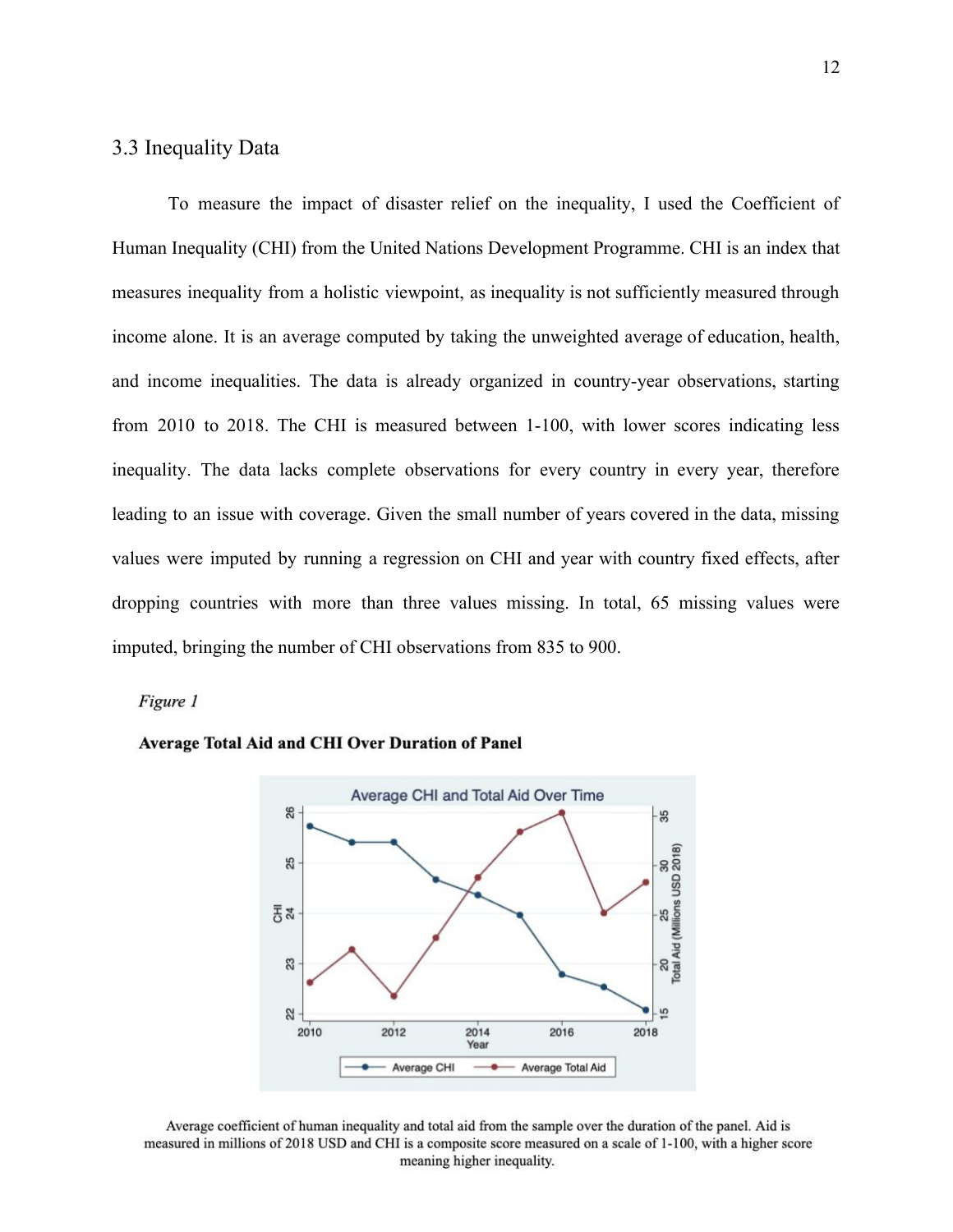# 4. Conceptual Model

To build the conceptual model and form a hypothesis, I will rely on microeconomic theory and assumptions based on the current literature around disaster aid. I assume that the post-disaster environment of the economy is perfectly competitive both in the short term and in the years following. I assume that disasters impact the market as a negative supply shock due to the sudden onset of the destruction of firms, agriculture, and fisheries, to name a few. For individual firms, I assume that disasters increase the average total cost, as recovery costs add to a firm's cost curve in the wake of a destructive natural disaster. I will now consider the impact of different types of emergency aid in the short and long term recovery of both the market and the individual firm.

### 4.1 Relief Aid

Relief aid, as defined by the humanitarian aid flow number 720 by the OECD's Creditor Reporting System, consists of medical supplies, food, and shelter in the immediate aftermath of an emergency event. I assume that the presence of relief aid is a positive supply shock, as it floods the market with food and supplies.

In the short run for the market, a disaster would shift the aggregate supply curve to the left, from point 1 to point 2 in Figure 2B. However, given the influx of relief aid, the supply curve will shift to the right, and the increase in supply may decrease the price level. This, combined with the already present increase in average total costs, will force firms with higher average total cost curves to shut down in the long run. Higher average costs mean greater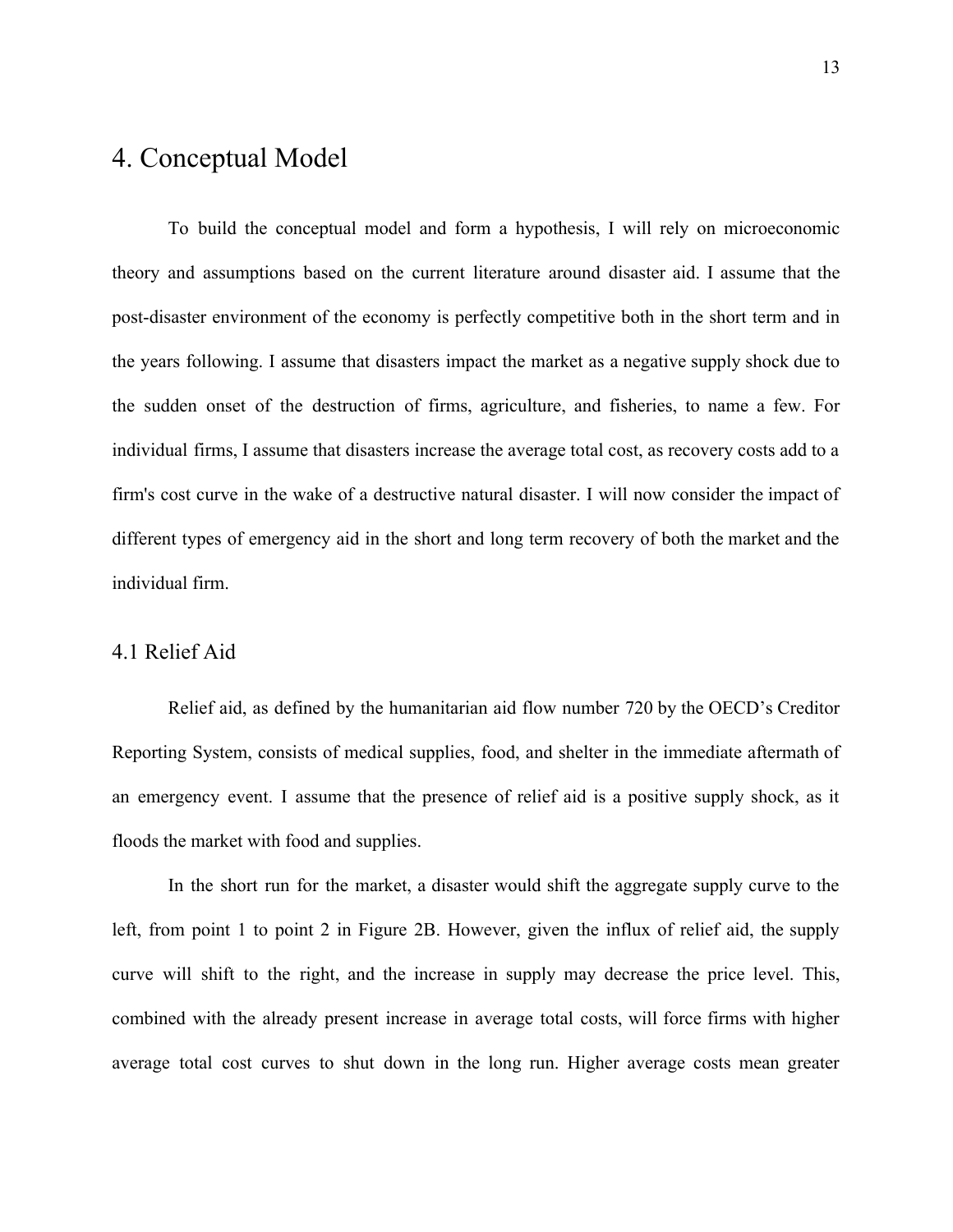inefficiency, which is associated with poverty. Therefore, I hypothesize that relief aid will increase inequality.

#### Figure 2

#### **Individual Firm and Market Reaction to Relief Aid**



Figure A represents the single firm's supply curve, while figure B represents the market aggregate supply and demand in response to disasters and relief aid. In figure A, ATC will increase from the disaster and price will decrease from the positive supply shock due to relief aid in the short run. In the long run firms will shut down and supply will decrease, forcing prices to return to pre-disaster levels. In figure B, supply will shift from point 1 to point 2 due to the negative supply shock from the disaster, and will move to point 3 from relief aid in the short run. In the long run, supply and demand will return to point 1 as supply decreases with the exit of firms, eventually ending at the long run supply curve.

In the long run, individual firms will leave the market, decreasing aggregate supply back, eventually forcing the market to land on the long term supply curve. The economy will end up at the same place as the pre-disaster levels; however, the least efficient firms are forced to leave the market. Based on this, I hypothesize that an increase in relief aid will not affect short term inequality as it stops prices from increasing due to the supply shock, but will lead to greater inequality in the long run, as it favors the recovery of the most productive firms and inhibits the recovery of the least productive firms.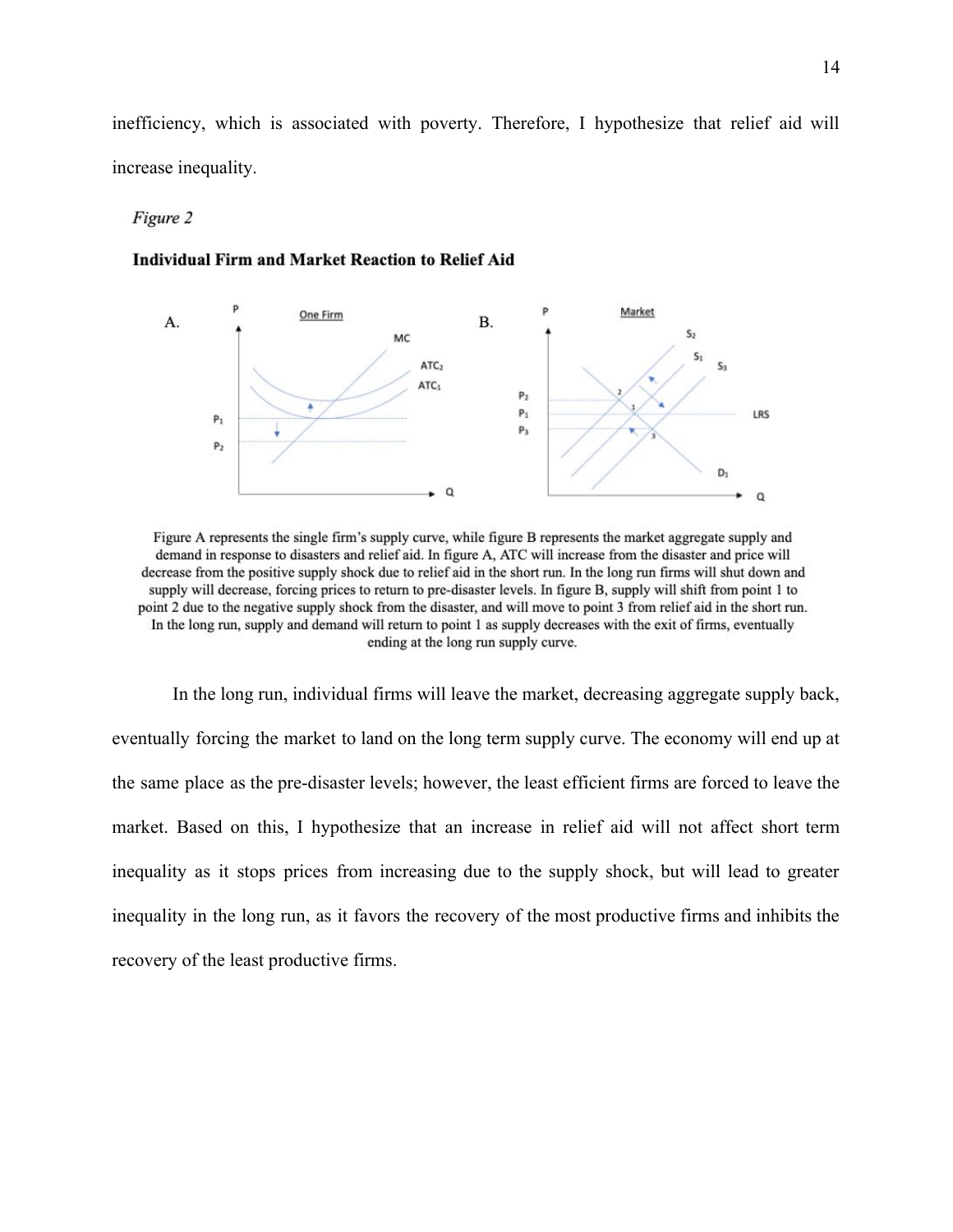### 4.2 Reconstruction Aid

Reconstruction aid, defined by the humanitarian aid flow 730 from the OECD CRS data, includes the reconstruction of infrastructure as well as the social and economic recovery in the wake of a disaster. I assume that reconstruction aid does not affect aggregate supply or demand, but does impact the average total cost for individual firms. This is because reconstruction aid should not change the aggregate supply or demand of the economy but instead focuses on bringing the country and individual firms back to pre-disaster levels of infrastructure. For example, an influx of reconstruction aid may mitigate the increase of costs for an individual firm resulting from disasters, therefore allowing that firm to continue producing without the reconstruction costs.

In the short term, the market is hit by a negative supply shock triggered by the disaster, driving prices up. For an individual firm, the increase in average total cost is offset by the introduction of reconstruction aid, therefore returning the average total cost to pre-disaster levels. The increase in price will incentivize more firms to enter the market, therefore increasing aggregate supply.

In the long term, prices will return to pre-disaster levels on the long term supply curve, moving from point 2 to 1 on Figure 3B, therefore, returning both the market and individual firms to pre-disaster levels. Based on this theory, I hypothesize that the reconstruction aid will increase inequality in the short term, as it does not offset the increase of price level, but will not have any long term impacts on inequality.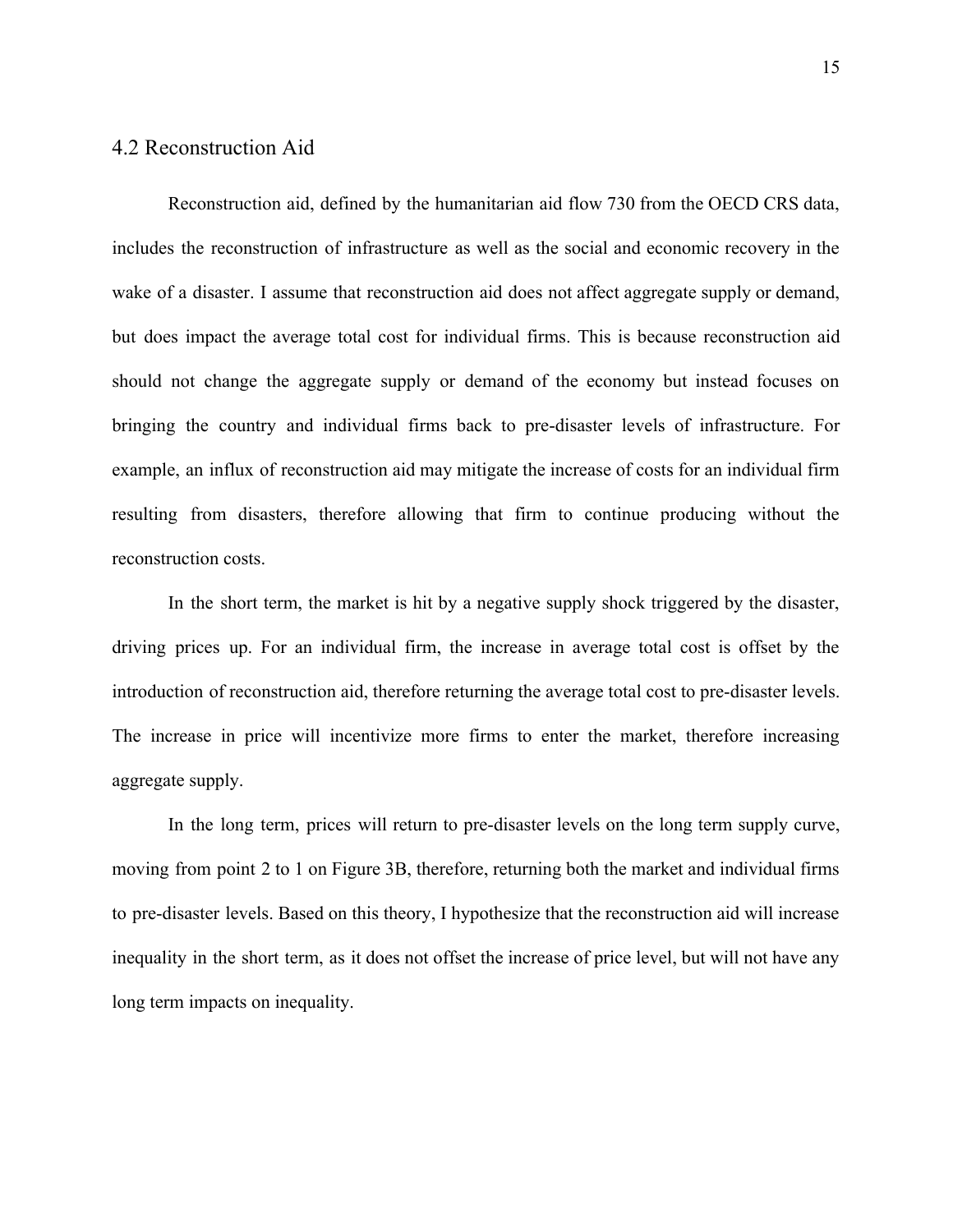### Figure 3

#### **Individual Firm and Market Reaction to Reconstruction Aid**



Figure A represents the single firm's supply curve, and figure B represents the market aggregate supply and demand in response to a disaster and reconstruction aid. In figure A, ATC increases from the disaster and will return to pre-disaster levels from reconstruction aid. Price will increase due to the negative supply shock in the short run, but will return to pre-disaster levels in the long run as firms enter the market as a result of a higher price level. In figure B, aggregate supply will decrease in the short run from the disaster moving from point 1 to point 2, but will return back to pre-disaster levels in the long run due to the increase of firms entering into the market, ending at the long run supply curve.

# 5. Econometric Specifications

Based on my hypothesis that disaster aid may impact inequality in the long run, I will be using panel data to run a lagged regression model with country and year fixed effects. The panel covers the years between 2010 and 2018 for all countries that are considered developing nations by the OECD and did not experience political emergencies during that time (100 countries total). The aid data also covers non-disaster emergencies. So, to account for flows that may not coincide with the presence of a disaster, countries that experienced political strife during the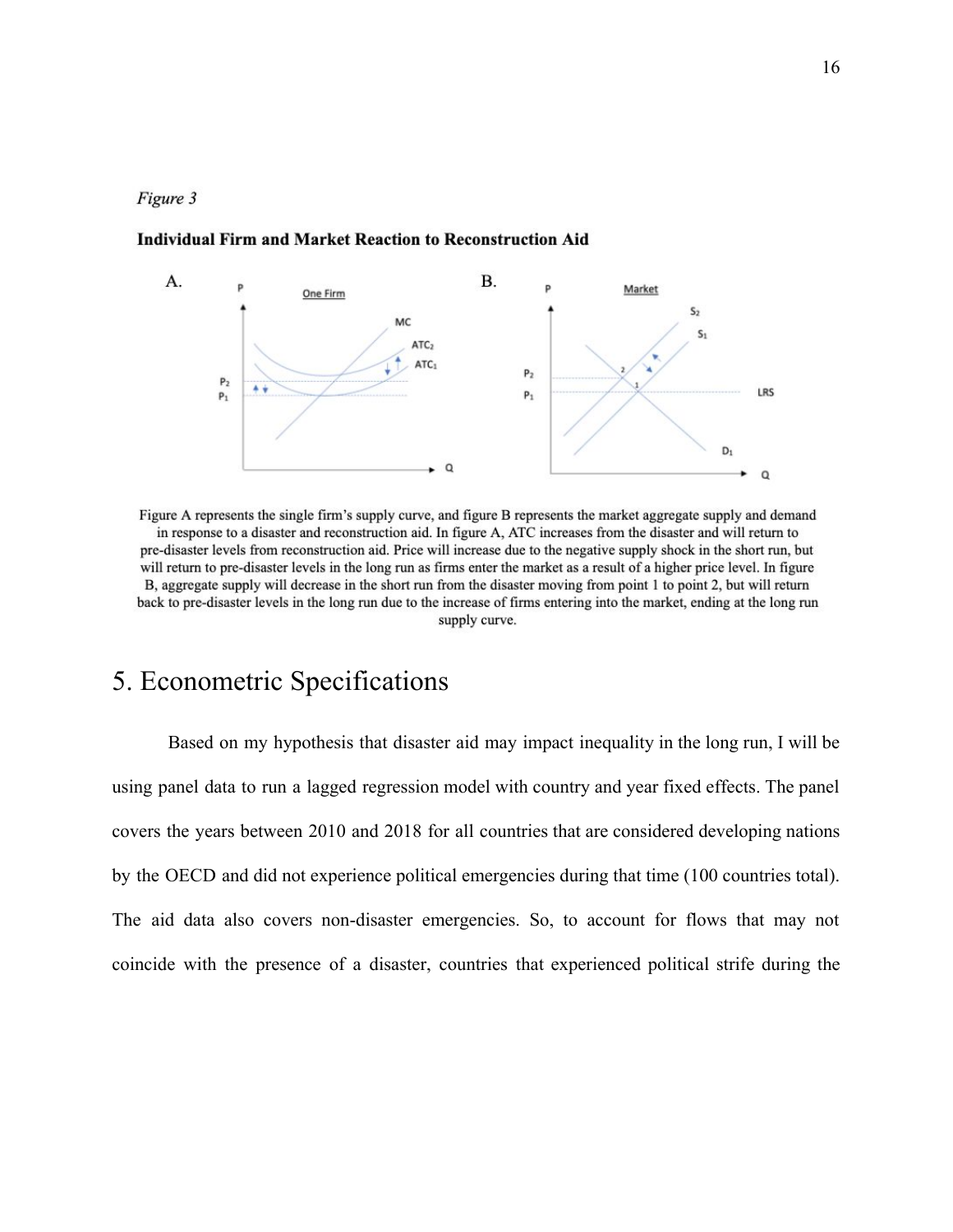17

duration of the panel were dropped.<sup>1</sup> The descriptive statistics of the panel can be found in Table 1. A list of all countries included in the model can be found in Table 8.

I also assume that the treatment of aid is random. A handful of studies have observed the allotment of disaster aid, conclusively finding that severity of the disaster, country-specific aspects such as colonial ties, level of development, and distance, as well as media coverage all explain the distribution of aid following a natural disaster (Becerra et al. 2014; Strömberg 2007). When using country fixed effects, I can control for all country-specific properties that may influence aid distribution. Therefore, this leaves the severity of disaster and media coverage. According to a study by Eisensee et al. (2007), media coverage of an event favors the severity of the event itself, country-specific aspects, and the type of disaster. For example, they found that for every person that dies in a volcano, there must be 2000 more people who die in a drought to receive the same amount of aid. I am assuming that using country fixed effects will again control for this, as it allows my model to capture the random variation in severity of disaster present within a given country, and can also control for the likelihood of the type of disasters for a given country. I regressed measures of disaster severity on aid, with results found in table 2, showing that severity does explain aid distribution. Assuming that disasters follow the random fluctuations of nature, I can, therefore, assume that aid treatment is random.

No control variables are included in the model, again relying on the country and time fixed effects to control for the unobserved difference across countries invariant of time and across time, invariant of country. I first run a regression to observe the impact of the presence of

<sup>1</sup> These countries include Afghanistan, Iraq, Nigeria, Pakistan, Democratic Republic of the Congo, Republic of the Congo, Ethiopia, Sudan, Mali, Syria, Lebanon, Central African Republic, and Yemen. Haiti was dropped due to anomalous aid distribution.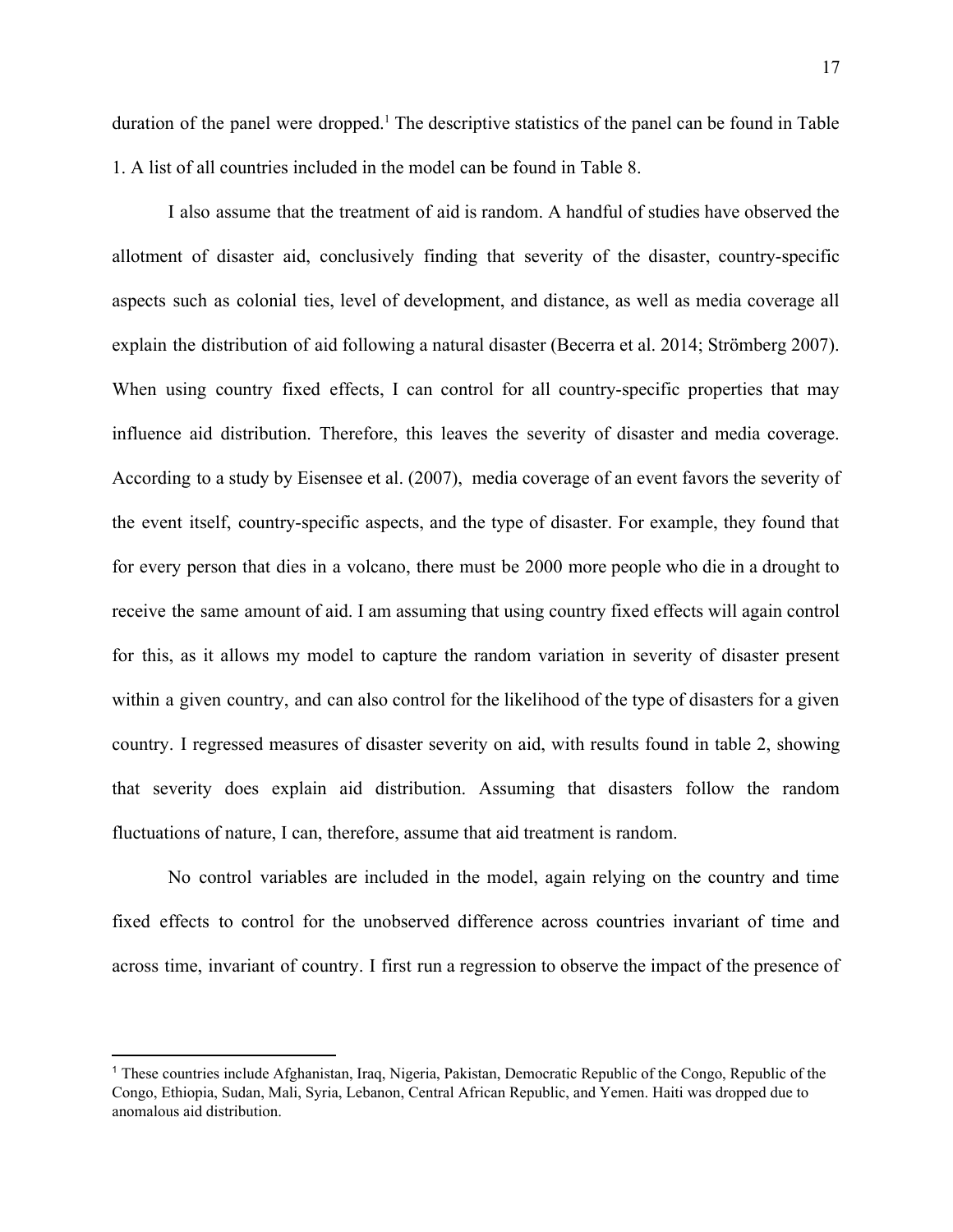a large disaster on inequality up to 5 years previous, controlling for level aid. The model is as follows:

$$
CHI_{it} = \beta_1 Disaster_{it-5} + \beta_2 Disaster_{it-4} + \beta_3 Disaster_{it-3} + \beta_4 Disaster_{it-2} + \beta_5 Disaster_{it-1} + \beta_6 Disaster_{it}
$$
  

$$
\beta_7 A id_{it-5} + \beta_8 A id_{it-4} + \beta_9 A id_{it-3} + \beta_{10} A id_{it-2} + \beta_{11} A id_{it-1} + \beta_{12} A id_{it} + \delta_i + \delta_i + \epsilon_{it}
$$

in which *CHI* is the Coefficient of Human Inequality for country i, at time t, *Disaster* is a lagged dummy variable for if a country had a disaster according to the specifications outlined previously for country i, and year t, *Aid* is the natural log of total aid for country i, and time t,  $\delta_i$  is the fixed effect that denotes the time-invariant, country-specific characteristics,  $\delta_t$  is the fixed effect for time, invariant across countries, and  $\varepsilon_{it}$  is the error term.

In order to transition this model to observe the impact of disaster aid on inequality outcomes, aid is interacted with the disaster dummy in order to measure the aid for a country in which there was a coinciding large natural disaster for that year. This is to account for the fact that the aid data is measured not just for natural disasters, but also for man-made crises like war. My econometric model measuring the impact of total disaster aid on CHI is as follows:

*CHI Total* 
$$
_{it} = \beta_1 (Disaster_{it-5} \times Aid_{it-5}) + \beta_2 (Disaster_{it-4} \times Aid_{it-4}) + \beta_3 (Disaster_{it-3} \times Aid_{it-3})
$$
  
+  $\beta_4 (Disaster_{it-2} \times Aid_{it-2}) + \beta_5 (Disaster_{it-1} \times Aid_{it-1}) + \beta_6 (Disaster_{it} \times Aid_{it}) + \delta_i + \delta_t + \epsilon_{it}$ 

in which *Disaster*  $\times$  *Aid* is the lagged interaction between the dummy variable for disaster and the natural log of total disaster aid for country i and time t.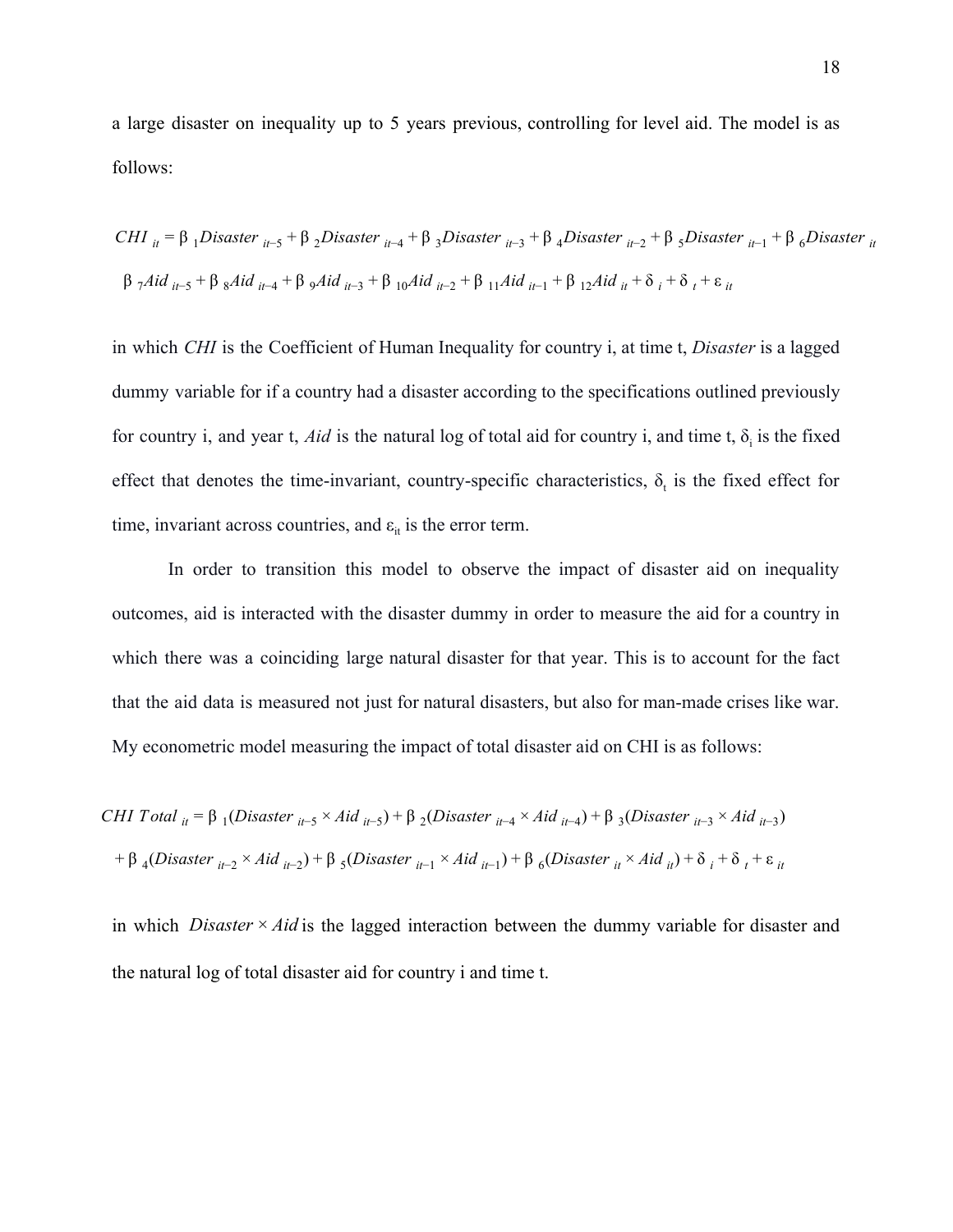# 6. Regression Results

## 6.1 Disasters on Inequality

### Figure 4

### Regression Results from the Presence of a Disaster on CHI, Controlling for Aid



Regression results from observing the impact of 5 years of lagged disaster dummy variables on the coefficient of human inequality. Each value on the x-axis represents the regression coefficient for each independent variable included in the model. Each variable is the lagged dummy variable for presence of a disaster for a certain time t. The y-axis measures the predicted impact on CHI. Interpretation, for example, is if there was a large disaster 2 years ago, my model predicts that it would increase the current inequality by approximately .5.

Results from regressing the presence of a large disaster on inequality can be found in Figure 4 and Table 3. Results from this regression show that the presence of a large disaster (50th percentile of people killed or people affected) for a country-year is associated with an increase in inequality for up to 5 years following the event. These results suggest that disasters are inequality increasing events in the short to medium term, in line with the hypothesis that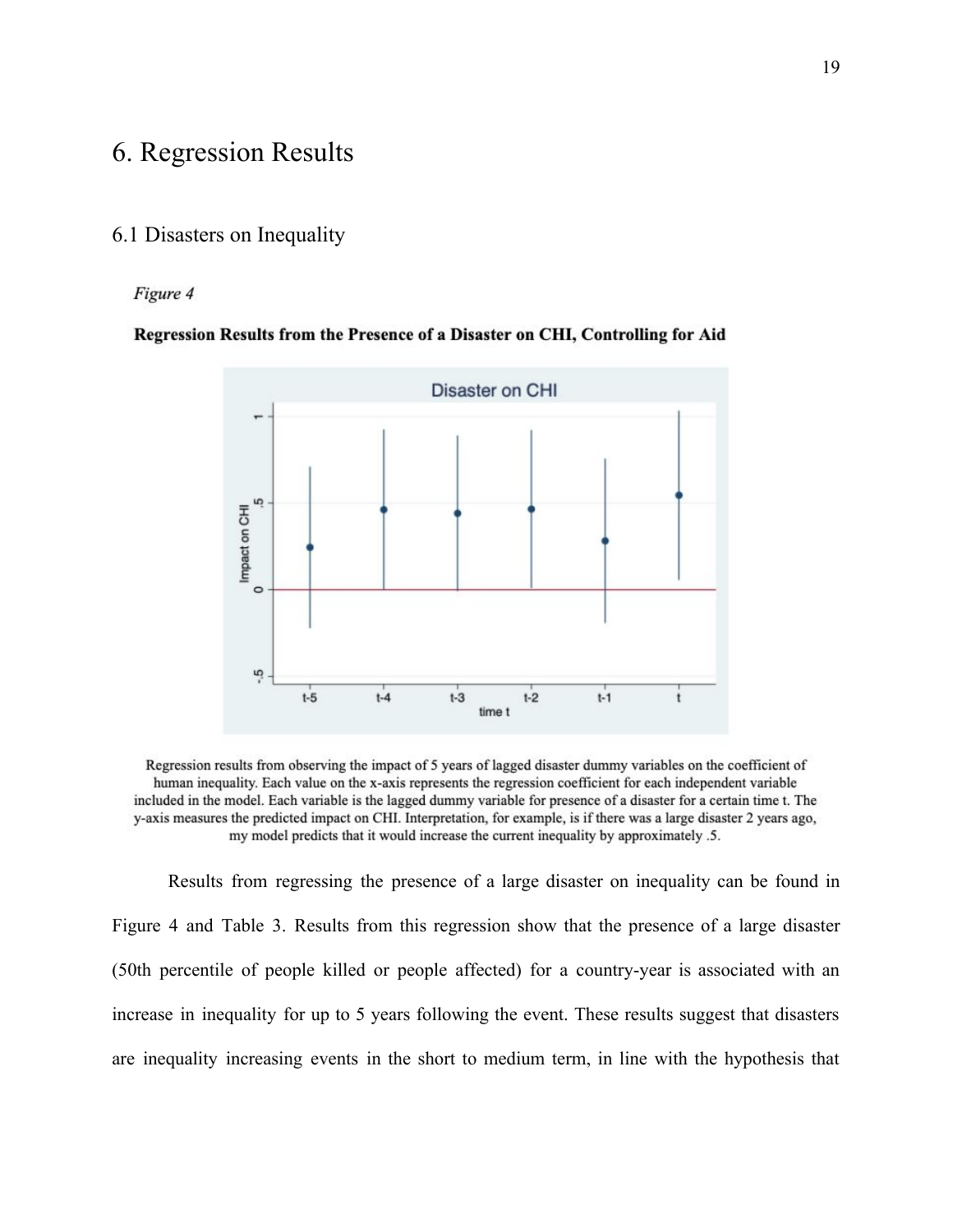disasters drive inequality in the short run by adversely affecting the poorest and most vulnerable members of society, and that inequality is perpetuated into the medium term, perhaps by decisions made in the short run to adjust to the disaster shock.

### 6.2 Aid on Inequality

#### Figure 5



### Impact of Total Aid on CHI Across 6 Years

Regression results from observing the impact on log total aid on the coefficient of human inequality. Each value on the x-axis represents the regression coefficient for each independent variable included in the model. Each variable is the lagged interaction between the dummy variable for presence of a disaster and the log of total aid for a certain time t. This will observe the impact of disaster aid on chi given there was a disaster. The y-axis measures the predicted impact on CHI. Interpretation, for example, is if there was a large disaster 2 years ago, my model predicts that for a percent increase in total aid, current inequality is predicted to increase by approximately .15.

Results from the regression of total aid interacted with disasters on inequality are in Figure 5 and Table 4. Interpreting the regression coefficients for a large disaster, a one percent increase in total aid response is associated with a decrease in human inequality in the year that disaster happened, and an increase in inequality in the year after the event and up to 5 years following. While the impact on CHI in the short term is not statistically significant, the results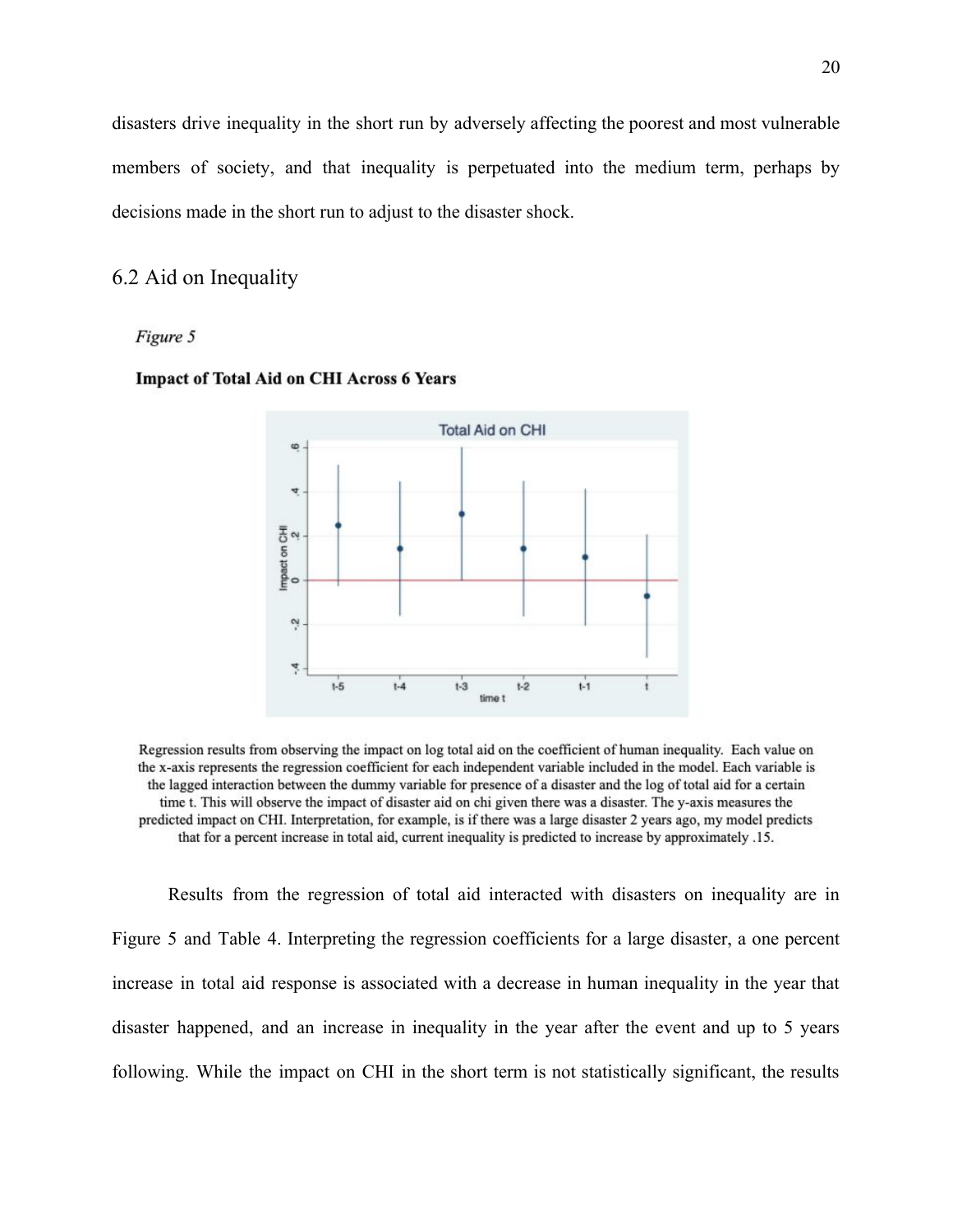are significant in the medium term.<sup>2</sup> These results are not surprising, given that short term impacts will vary given the type of aid. However, these results could imply that total disaster aid will increase human inequality in the long term.

# 7. Breaking Down Aid

Not all types of aid will impact inequality outcomes the same, as discussed in greater detail in section 4. Given the ability to separate disaster aid by specific flow, I utilize this to further examine the impact of different types of disaster aid on inequality. The econometric specification for aid broken down by type is as follows:

$$
CHI_{it} = \beta_1 (Disaster_{it-5} \times Rel_{it-5}) + \beta_2 (Disaster_{it-4} \times Rel_{it-4}) + \beta_3 (Disaster_{it-3} \times Rel_{it-3})
$$
  
+  $\beta_4 (Disaster_{it-2} \times Rel_{it-2}) + \beta_5 (Disaster_{it-1} \times Rel_{it-1}) + \beta_6 (Disaster_{it} \times Rel_{it})$   
+  $\beta_7 (Disaster_{it-5} \times Rec_{it-5}) + \beta_8 (Disaster_{it-4} \times Rec_{it-4}) + \beta_9 (Disaster_{it-3} \times Rec_{it-3})$   
+  $\beta_{10} (Disaster_{it-2} \times Rec_{it-2}) + \beta_{11} (Disaster_{it-1} \times Rec_{it-1}) + \beta_{12} (Disaster_{it} \times Rec_{it}) + \delta_i + \epsilon_i$ 

in which *Rel* is the natural log of relief aid for time t and country i, and *Rec* is the natural log of reconstruction aid for time t and country i.

Both relief and reconstruction aid are integral parts of the disaster recovery process, so it is therefore important to understand the balance of each type as a part of total aid, and understand how changing the mix may impact inequality. Therefore, my model that observes the mix of aid type is as follows:

CHI  $_{it}$  =  $\beta$  <sub>1</sub>(Disaster  $_{it-5}$  × P ercent Rel  $_{it-5}$ ) +  $\beta$  <sub>2</sub>(Disaster  $_{it-4}$  × P ercent Rel  $_{it-4}$ ) +  $\beta$  <sub>3</sub>(Disaster  $_{it-3}$  × P ercent Rel  $_{it-3}$ )  $+ \beta_4 (Disaster_{it-2} \times Percent\ Rel_{it-2}) + \beta_5 (Disaster_{it-1} \times Percent\ Rel_{it-1}) + \beta_6 (Disaster_{it} \times Percent\ Rel_{it}) + \delta_i + \delta_t + \epsilon_{it}$ 

<sup>&</sup>lt;sup>2</sup> Running an F test on the predictor variables for years t through t-2 results in an F value of .69 and a p value of .56, while the F test on predictor variables for years t-3 through t-5 results in an F-value of 4.63 and a p value of .0032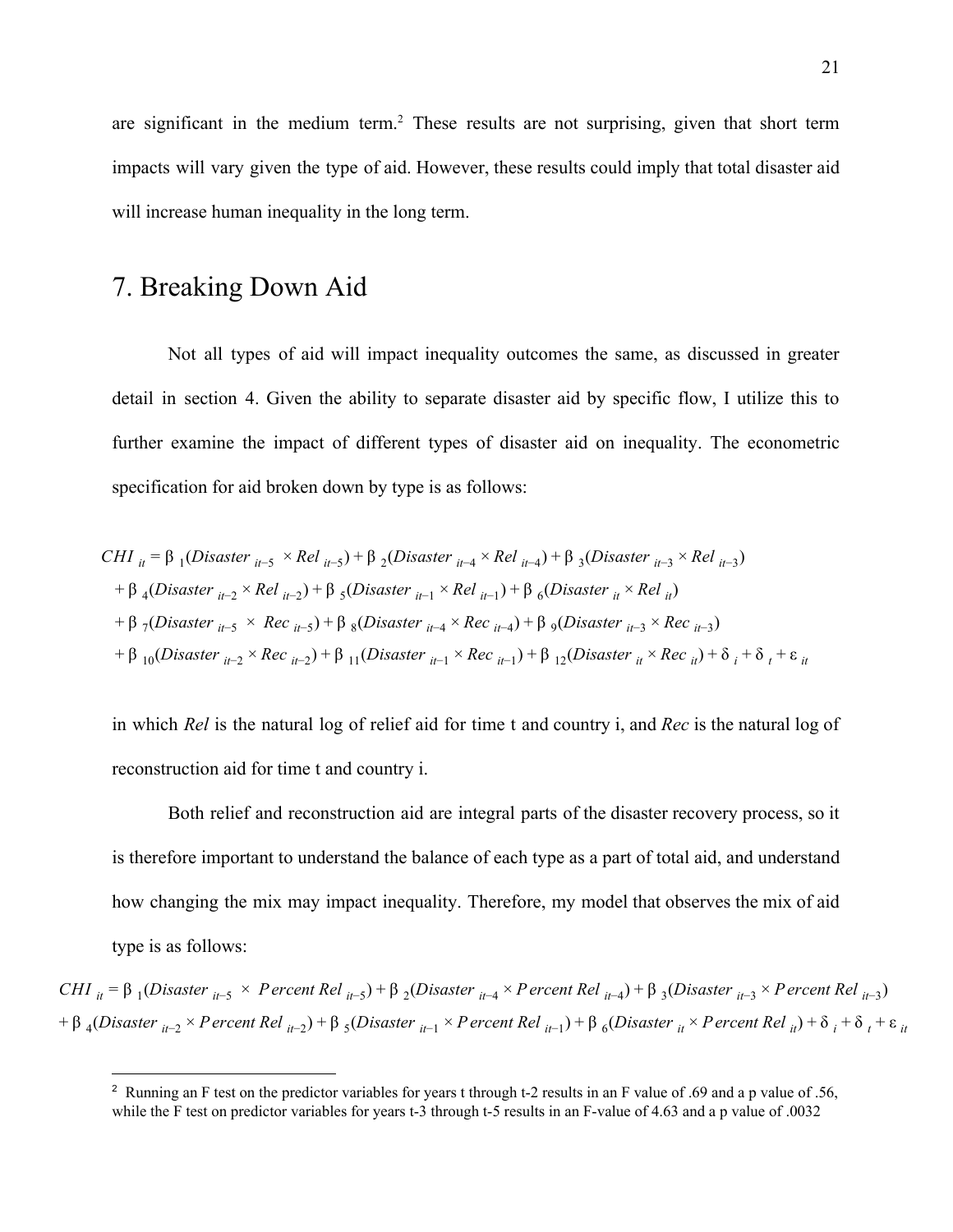CHI  $_{it}$  =  $\beta$  <sub>1</sub>(Disaster  $_{it-5}$  × P ercent Rec  $_{it-5}$ ) +  $\beta$  <sub>2</sub>(Disaster  $_{it-4}$  × P ercent Rec  $_{it-4}$ ) +  $\beta$  <sub>3</sub>(Disaster  $_{it-3}$  × P ercent Rec  $_{it-3}$ )  $+ \beta_4 (Disaster_{it-2} \times PercentRec_{it-2}) + \beta_5 (Disaster_{it-1} \times PercentRec_{it-1}) + \beta_6 (Disaster_{it} \times PercentRec_{it}) + \delta_i + \delta_t + \epsilon_{it}$ 

in which *PercentRel* is the percent of relief aid out of total aid for country i, and year t, and *PercentRec* is the percent of reconstruction aid out of total aid for country i time t.

## 7.1 Relief vs Reconstruction Aid

#### Figure 6

#### **Impact of Relief and Reconstruction on CHI**



Regression results from the lagged aid broken down by type, on the coefficient of human inequality. Structure follows similarly to previous graphs, with the independent variables on the x-axis and the impact on CHI on the y-axis. Graphs A and B are from the same regression. Therefore interpretation would follow that if there was a disaster 2 years ago, a one percent increase in relief aid holding reconstruction aid constant is predicted to increase the CHI today by approximately .2.

Regression results from running five years of lagged disaster aid variables separated into relief aid and reconstruction aid on CHI can be found in Figure 6 and Table 5. A percent increase in relief aid in response to a disaster, holding the amount of reconstruction aid constant, is associated with an increased inequality for up to 5 years following the event. The results are not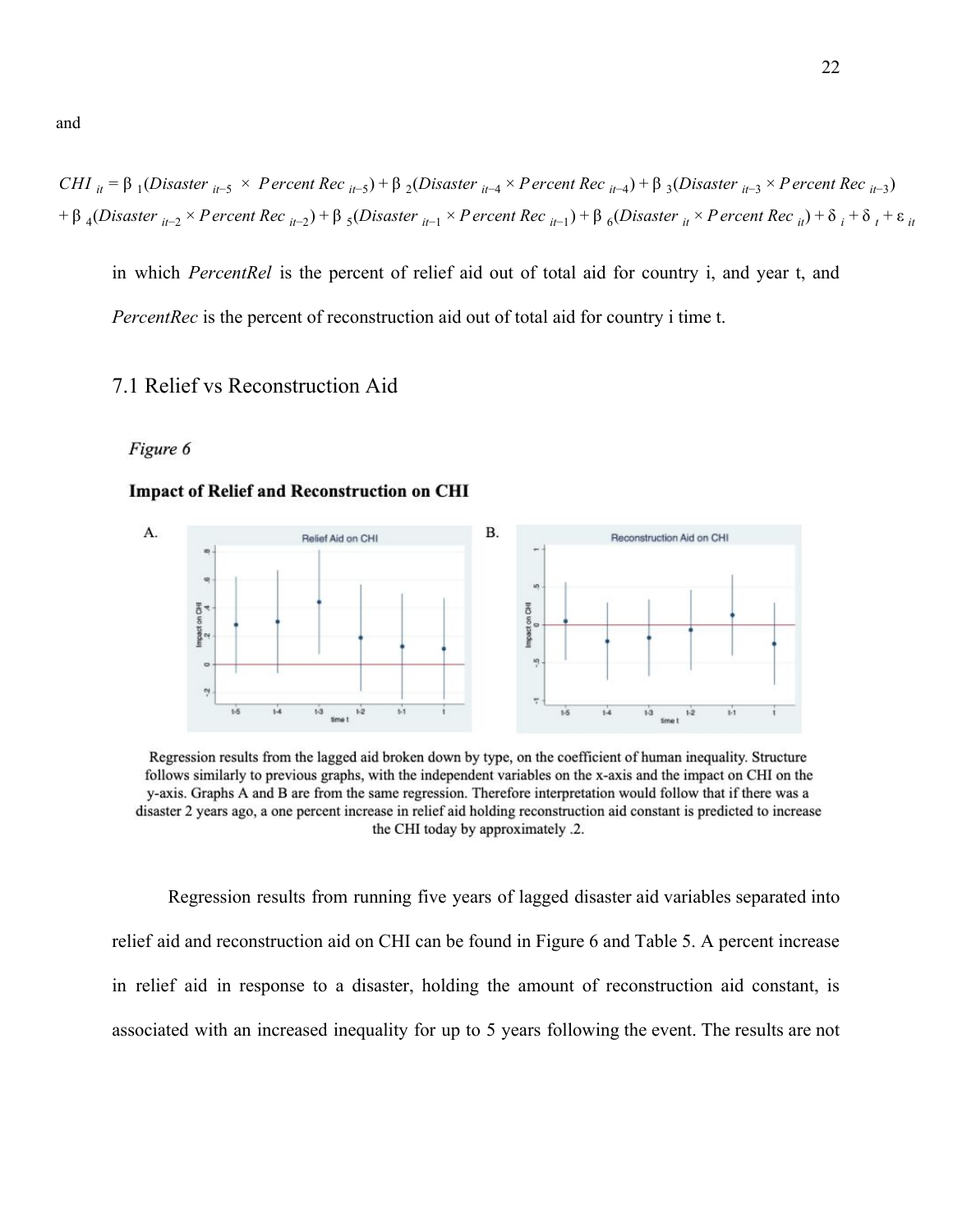significant in the short term but are significant in the medium term.<sup>3</sup> These results, interpreted in the context of microeconomic theory, may imply that higher amounts of relief aid drive prices down and force inefficient firms to leave the market, making a significant impact on inequality in the medium term following an event. Regardless of theory, regression results suggest that an increase in relief aid is correlated with an increase in inequality in the medium term, implying that relief aid may cause worse harm than good. When looking at the results for reconstruction aid on CHI holding relief aid constant, there is no evidence to suggest an association between reconstruction aid and inequality in the short to medium term.<sup>4</sup> In the context of market and individual firms, this may show that the negative price shock from a disaster does not significantly impact inequality in the short term, and the targeted recovery of firms will stop the inequality increasing effects of the increase in total cost. Reconstruction aid may help to decrease the inequality increasing effects of disasters.

Results from the mix of aid type on inequality can be found in Figure 7 or Table 6. The results from both regressions lack significance in both the short and medium run, so the extent to which conclusions can be made is limited.<sup>5</sup> The most significant explanatory variable is the mix of reconstruction aid for time t-1. The interpretation would follow that a one percent increase in the mix of reconstruction aid in response to a large disaster is associated with an increase in inequality score by 1.5 for the year following the event. With some wariness, this could imply

<sup>3</sup> Running an F-test on relief aid variables for times t through t-2 results in an F-statistic of .82 and a p-value of .49, and the F-test on the relief aid variables for times t-3 through t-5 results in an F-statistic of 4.82 and a p-value of .0025.

<sup>4</sup> F statistic for lagged reconstruction aid for times t through t-2 is .32 with a p-value of .81, and f statistic for reconstruction aid for times t-3 through t-5 is .47 with a p-value of .70.

<sup>5</sup> F statistic for lagged relief mix for time t through t-2 is .81 with a p-value of .49, and f statistic for times t-3 through t-5 is 1.59 with a p-value of .19. F statistic for lagged reconstruction mix for time t through t-2 is 1.30 with a p-value of .27, and f statistic for times t-3 through t-5 is 0.00 with a p-value of .99.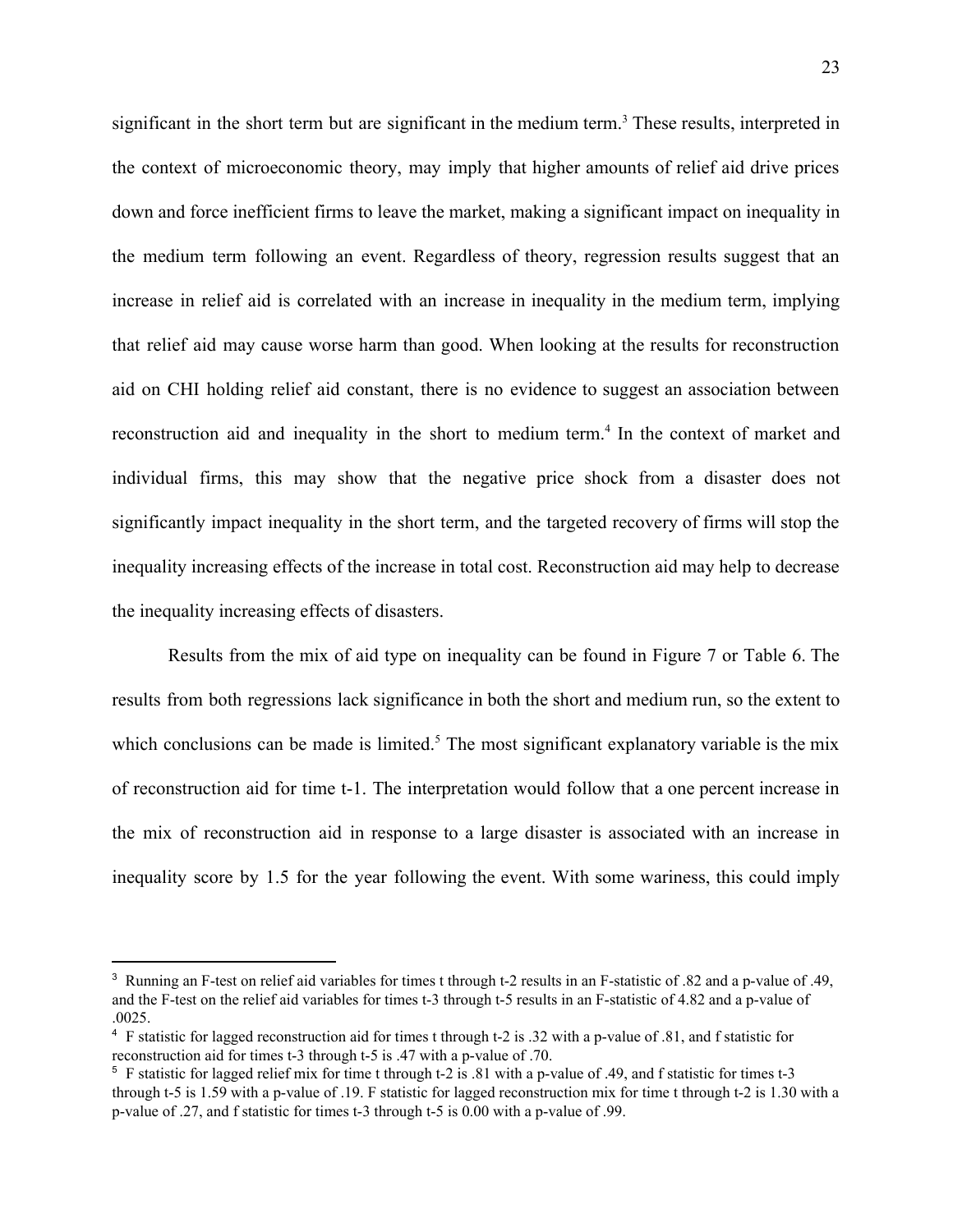that favoring reconstruction aid over relief aid would result in short term inequality. Understanding this is the greater context of microeconomic theory, reconstruction aid targets long term recovery and ignores the immediate devastation that disasters produce. Therefore, overemphasis on reconstruction may result in short term inequality.

### Figure 7



#### **Impact of Aid Mix on Inequality**

Regression results from the impact of the mix of relief aid and reconstruction aid as percent of total aid on the coefficient of human inequality. Structure follows similarly to previous graphs, with the independent variables on the x-axis and the impact on CHI on the y-axis. Interpretation would follow that if there was a disaster 2 years ago, for a percent increase of relief aid out of total aid for that disaster is predicted to increase CHI today by approximately .6.

# 8. Conclusion

This paper aims to better understand the role of disaster aid as a driver of disaster vulnerability and deveopment in developing nations. Utilizing panel data from 100 countries and aid data covering relief and reconstruction aid flows, my analysis allows me to make conclusions that may inform aid decisions moving forward.

First, disasters result in inequality in the short to medium term. This may be explained by the inability of low productivity firms to invest in disaster resilience or recover from the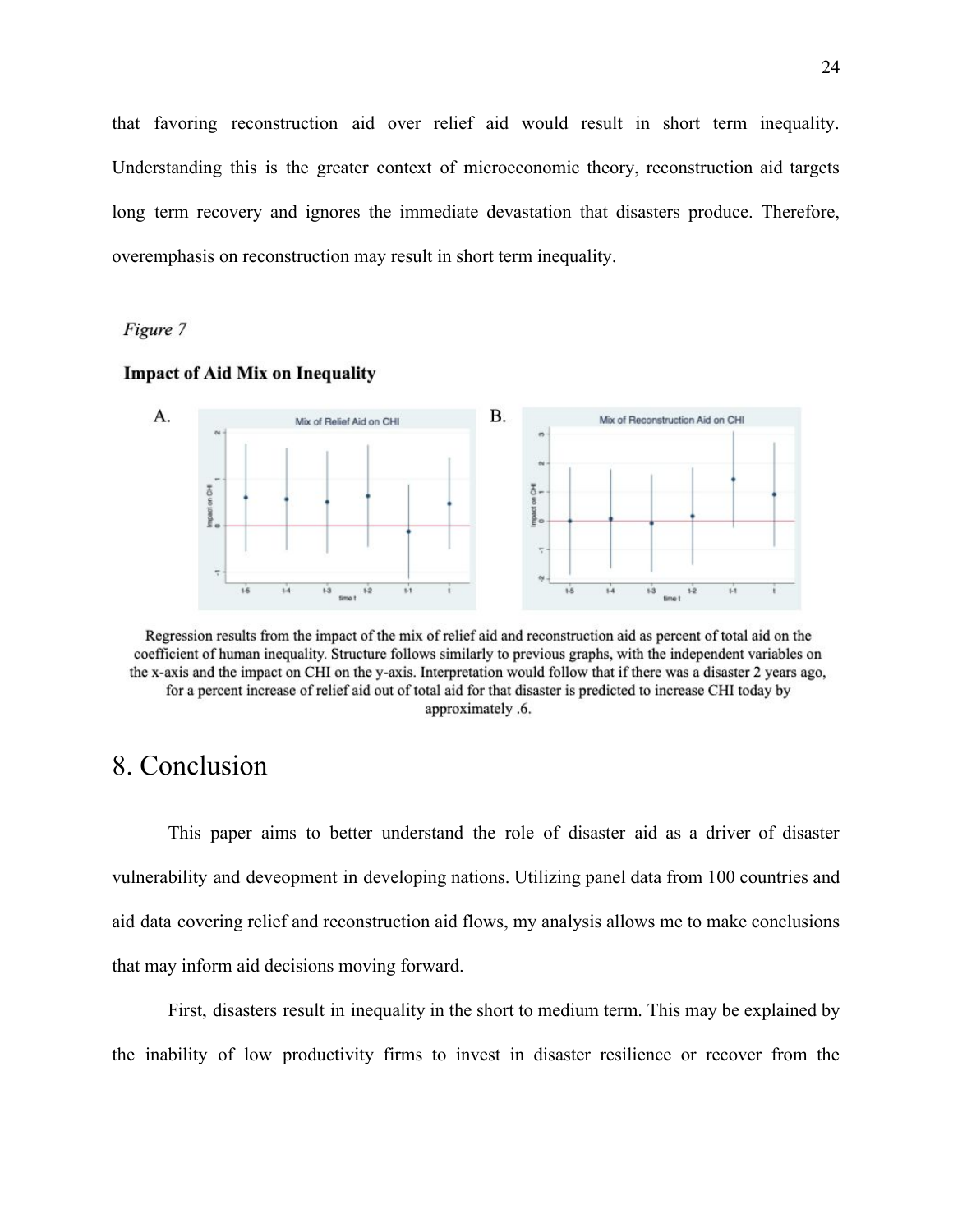destruction caused by disasters. Additionally, evidence shows that households react to disasters by substituting health and human capital for food, which could drive inequality in the years following the event. There should be no question that disasters are an impediment to development, therefore there must be a greater emphasis on mitigating disaster destruction in order to achieve the Sustainable Development Goals outlined by the United Nations.

Second, total disaster aid is associated with an increase in inequality, most significantly during the 3 to 5 years after the event occurred. This implies that the observed instances of disaster aid may have had longer term negative impacts on inequality, therefore implying that the current distribution of post disaster aid may increase disaster vulnerability, perpetuate inequality, and not be in the best interest of development goals.

These serious implications underscore the reality that disaster aid must be critically analyzed. Relief aid is associated with an increase in inequality, especially in the medium term. This may be due to the nature of this type of aid, which is not intended to help a country recover, but rather seeks to alleviate the initial damages experienced after a disaster. While a world without disaster aid may result in much graver economic and human impacts, it does bring into question the very nature of post-disaster aid itself.

While this paper examines many aspects of the interaction of disaster aid on human inequality, many questions still remain open ended. Do the results found in this paper persist into the long run? What specific aspects about relief aid cause inequality? Would we reach the same conclusions when observing multi-year aid flows after the event? Answering these questions may help us come closer to addressing disaster recovery as a development issue and target disaster aid to be vulnerability reducing and resilience building.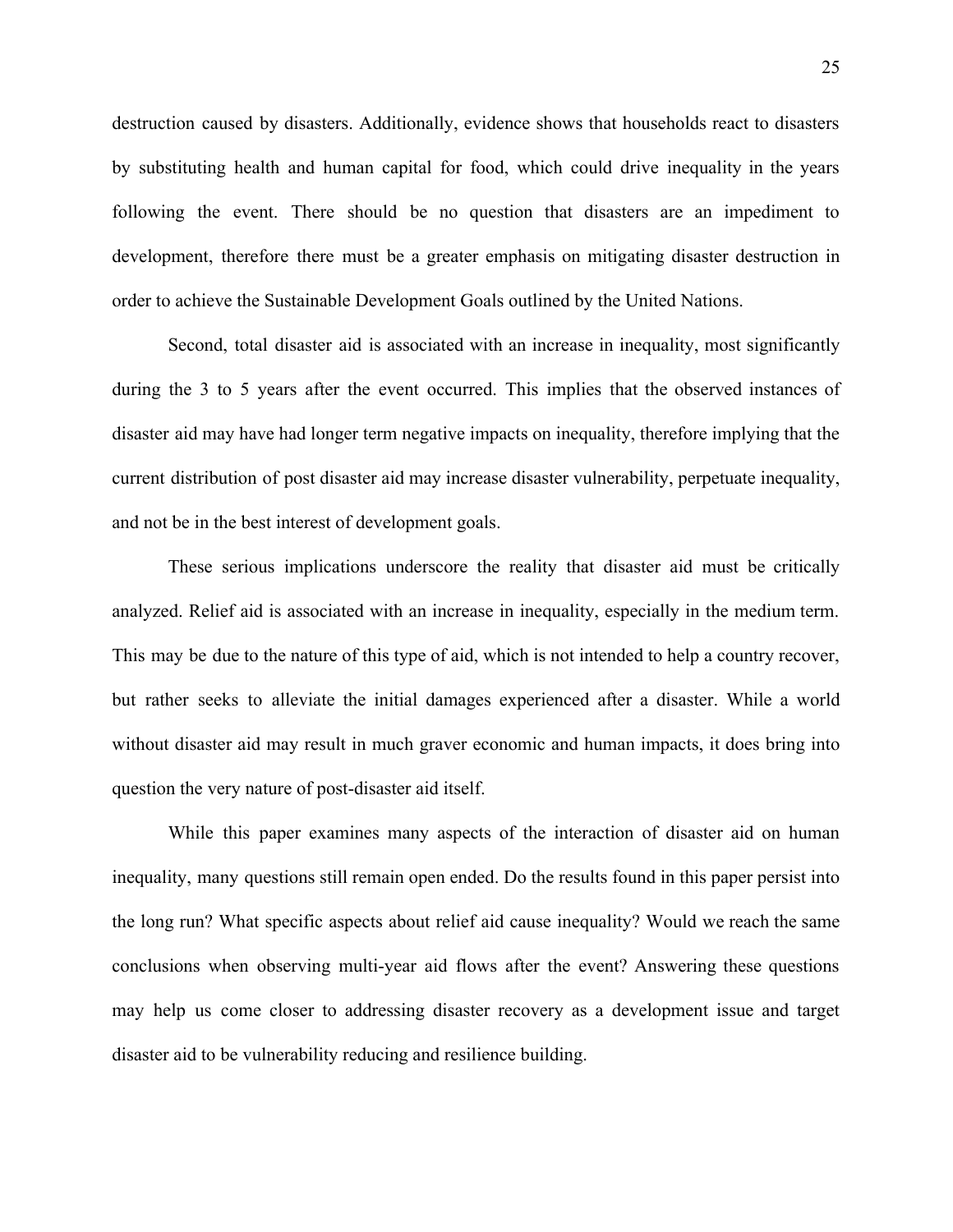So where does this land us? Disaster aid plays an important role in the recovery of a disaster, however, these necessary costs may play a part in perpetuating poverty and increasing disaster vulnerability. My findings stress the importance of placing more emphasis on disaster risk prevention to promote sustainable development and lessen the losses from disasters. Given the reality that climate related disasters are more frequent, this call has never been more urgent.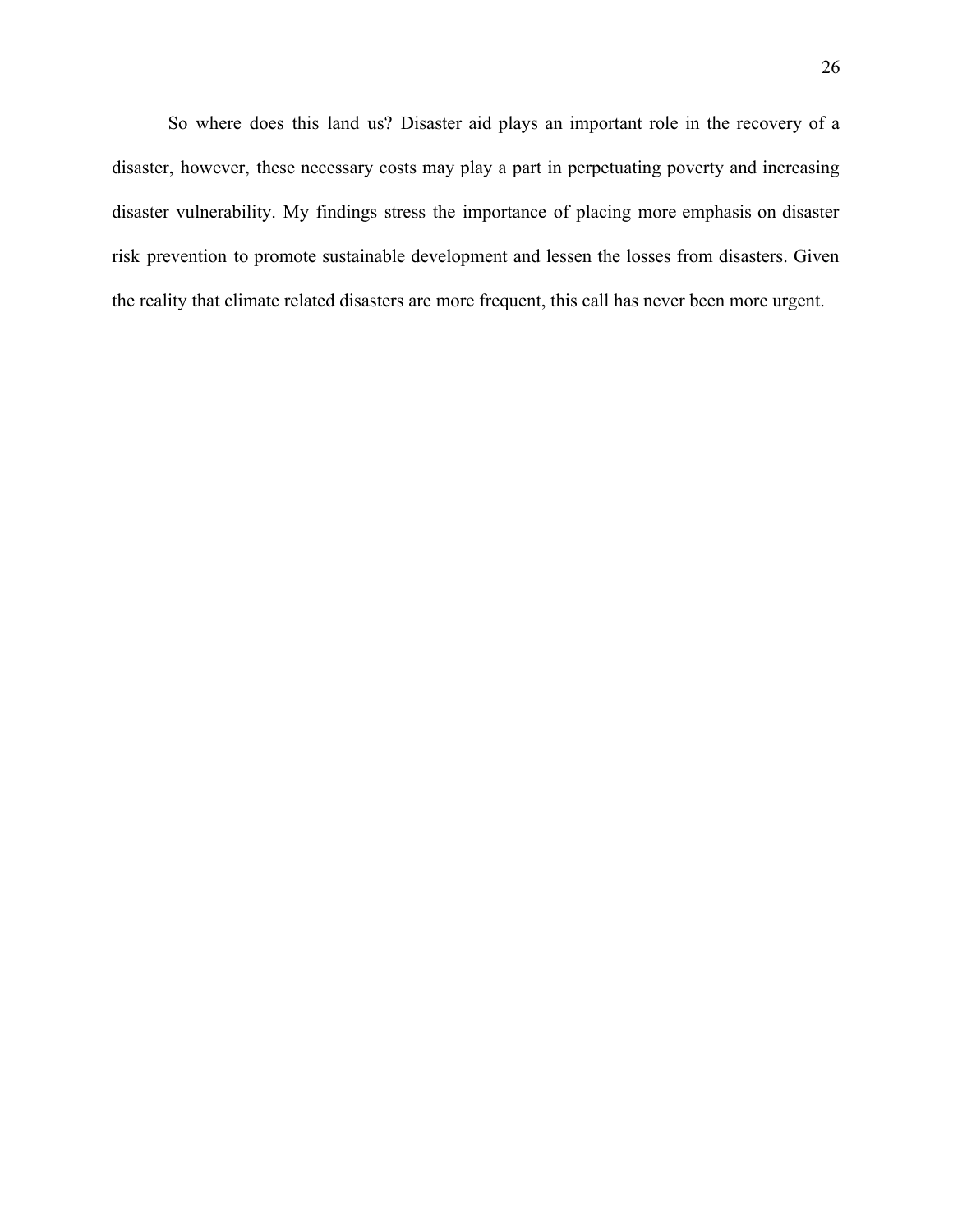## Table 1: Descriptive Analysis

|                                  | (1) | (2)         | (3)           | $\left(4\right)$ | (5)         |
|----------------------------------|-----|-------------|---------------|------------------|-------------|
| <b>VARIABLES</b>                 | N   | mean        | sd            | mın              | max         |
| <b>CHI</b>                       | 900 | 24.11       | 8.868         | 6.300            | 46.30       |
| <b>Total Deaths</b>              | 425 | 217.0       | 851.8         |                  | 9,034       |
| <b>Total Affected</b>            | 502 | $1.639e+06$ | $9.702e + 06$ | 5                | $1.457e+08$ |
| <b>Total Deaths per Capita</b>   | 425 | $4.67e-06$  | 1.91e-05      | 1.51e-08         | 0.000334    |
| Total Affected per Capita        | 502 | 0.0185      | 0.0604        | 1.85e-07         | 1.051       |
| <b>Total Aid</b>                 | 900 | 25.59       | 69.40         | 0                | 522.2       |
| Reconstruction Aid as % of Total | 793 | 0.132       | 0.255         | $-0.163$         |             |
| Relief Aid as % of Total         | 793 | 0.868       | 0.255         | 0                | 1.163       |
| Total Aid (ln)                   | 900 | 1.603       | 1.655         | $\theta$         | 6.260       |
| Relief Aid (ln)                  | 900 | 1.508       | 1.615         | 0                | 6.224       |
| Reconstruction Aid (ln)          | 900 | 0.445       | 0.888         | $-0.109$         | 5.547       |

# Table 2: Regression Results on Disaster Severity and Aid

|                           | (1)              | (2)              | (3)            | (4)            |
|---------------------------|------------------|------------------|----------------|----------------|
| <b>VARIABLES</b>          | <b>Total Aid</b> | <b>Total Aid</b> | Total Aid (ln) | Total Aid (ln) |
|                           |                  |                  |                |                |
| <b>Total Deaths</b>       | $0.0109***$      |                  | $0.000134**$   |                |
|                           | (0.00348)        |                  | $(5.41e-05)$   |                |
| <b>Total Affected</b>     | $-4.59e-08$      |                  | 1.45e-08***    |                |
|                           | $(3.35e-07)$     |                  | $(5.20e-09)$   |                |
| Total Damages '000 USD    | 6.88e-07         | $-6.56e-08$      | 2.97e-08**     | $9.42e-09$     |
|                           | $(7.86e-07)$     | $(8.13e-07)$     | $(1.22e-0.8)$  | $(1.27e-0.8)$  |
| Total Deaths per Capita   |                  | 321,707*         |                | 241.5          |
|                           |                  | (169, 187)       |                | (2,646)        |
| Total Affected per Capita |                  | $319.6**$        |                | 9.209***       |
|                           |                  | (125.4)          |                | (1.961)        |
| Constant                  | $23.21***$       | $17.32***$       | $1.873***$     | $1.751***$     |
|                           | (3.711)          | (4.263)          | (0.0576)       | (0.0667)       |
| <b>Observations</b>       | 213              | 213              | 213            | 213            |
| R-squared                 | 0.086            | 0.137            | 0.184          | 0.219          |
| Number of Countries       | 67               | 67<br>$\cdot$    | 67             | 67             |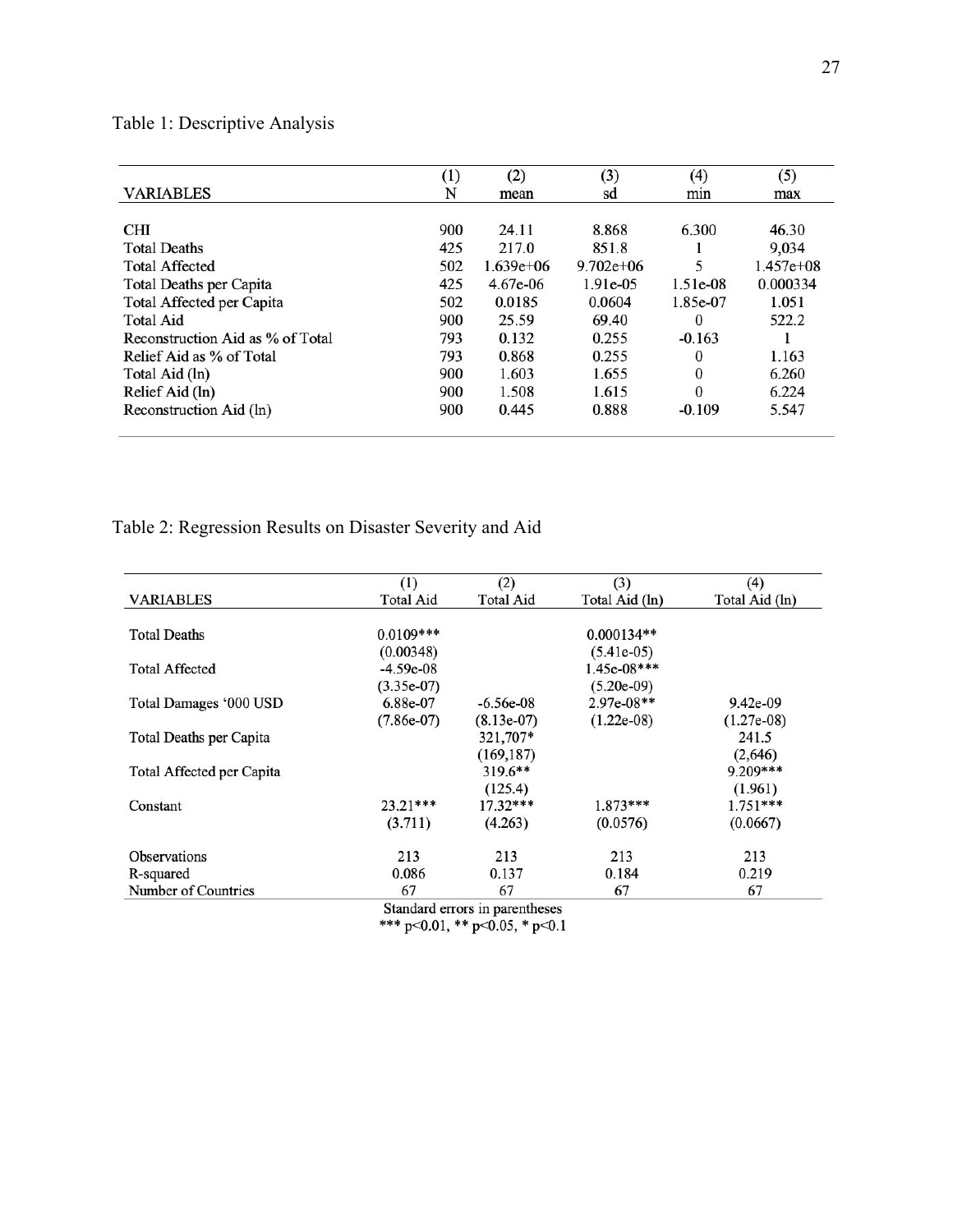| <b>VARIABLES</b>       | (1)<br><b>CHI</b> |
|------------------------|-------------------|
| $Disaster_{t-5}$       | 0.244             |
|                        | (0.238)           |
| $Disaster_{t-4}$       | $0.463*$          |
|                        | (0.236)           |
| $Disaster_{t-3}$       | $0.441*$          |
|                        | (0.229)           |
| $Disaster_{t-2}$       | $0.466**$         |
|                        | (0.233)           |
| $Disaster_{t-1}$       | 0.282             |
|                        | (0.242)           |
| Disaster <sub>t</sub>  | $0.546**$         |
|                        | (0.249)           |
| Total Aid $(ln)_{t-5}$ | $0.227*$          |
|                        | (0.134)           |
| Total Aid $(ln)_{t-4}$ | 0.0230            |
|                        | (0.155)           |
| Total Aid $(ln)_{t-3}$ | 0.166             |
|                        | (0.153)           |
| Total Aid $(ln)_{t-2}$ | $-0.0860$         |
|                        | (0.151)           |
| Total Aid $(ln)_{t-1}$ | 0.0158            |
|                        | (0.151)           |
| Total Aid $(ln)_t$     | $-0.201$          |
|                        | (0.134)           |
| Constant               | $23.32***$        |
|                        | (0.347)           |
|                        |                   |
| Observations           | 900               |
| Number of Countries    | 100               |
| R-squared              | 0.031             |

Table 3: Regression Results on the Presence of a Large Disaster on CHI, Controlling for Aid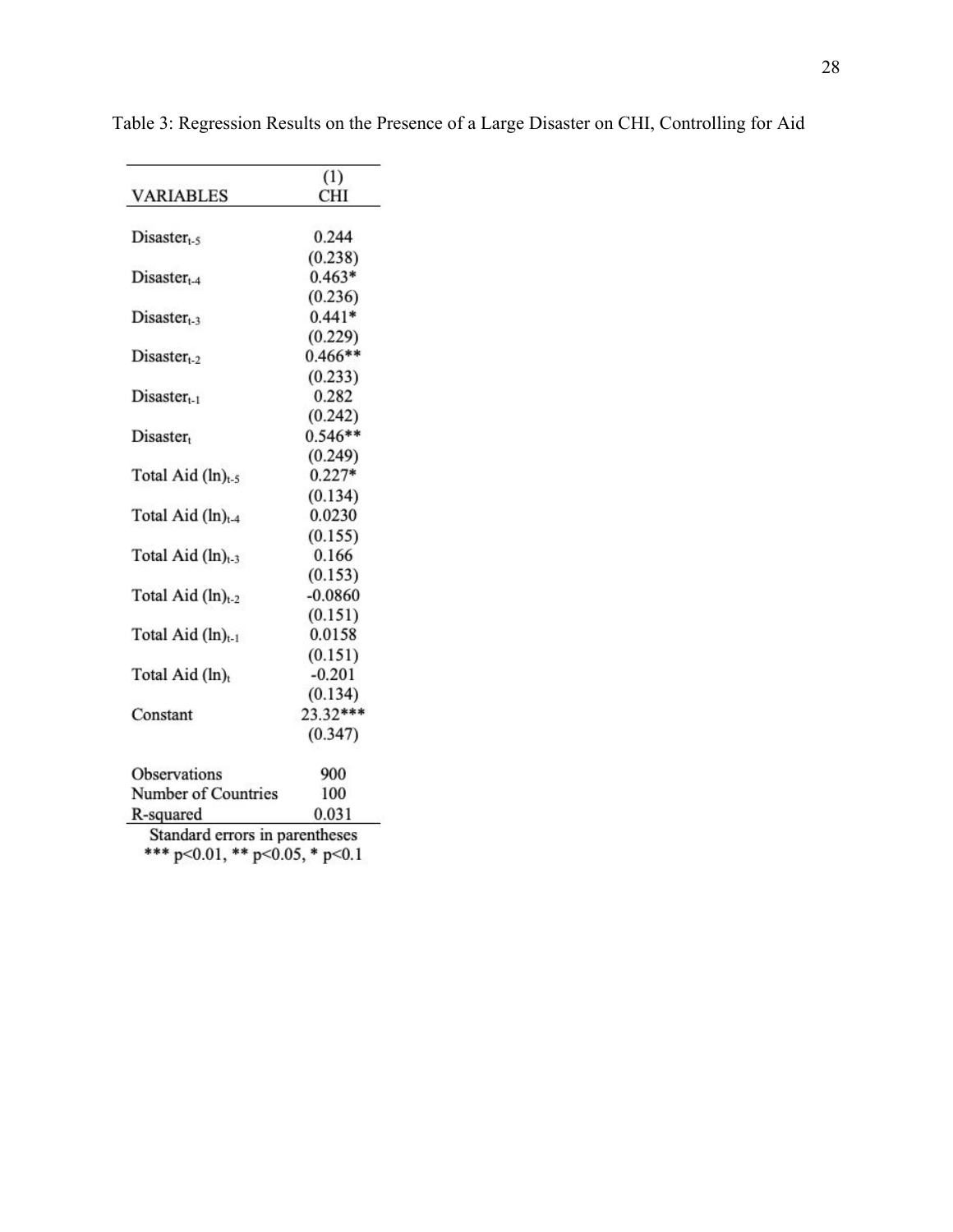|                                                                          | (1)       |
|--------------------------------------------------------------------------|-----------|
| VARIABLES                                                                | CHI       |
| Total Aid $(ln)_{t-5}$                                                   | $0.277*$  |
|                                                                          | (0.148)   |
| Total Aid $(ln)_{t-4}$                                                   | 0.159     |
|                                                                          | (0.161)   |
| Total Aid $(ln)_{t-3}$                                                   | $0.319**$ |
|                                                                          | (0.161)   |
| Total Aid $(ln)_{t-2}$                                                   | 0.140     |
|                                                                          | (0.163)   |
| Total Aid $(ln)_{t-1}$                                                   | 0.132     |
|                                                                          | (0.165)   |
| Total Aid $(ln)$ <sub>t</sub>                                            | $-0.0367$ |
|                                                                          | (0.150)   |
| Constant                                                                 | 23.78***  |
|                                                                          | (0.332)   |
| <b>Observations</b>                                                      | 900       |
| Number of Countries                                                      | 100       |
| R-squared                                                                | 0.040     |
| Standard errors in parentheses<br>*** $p<0.01$ , ** $p<0.05$ , * $p<0.1$ |           |

Table 4: Regression Results of Total Aid on CHI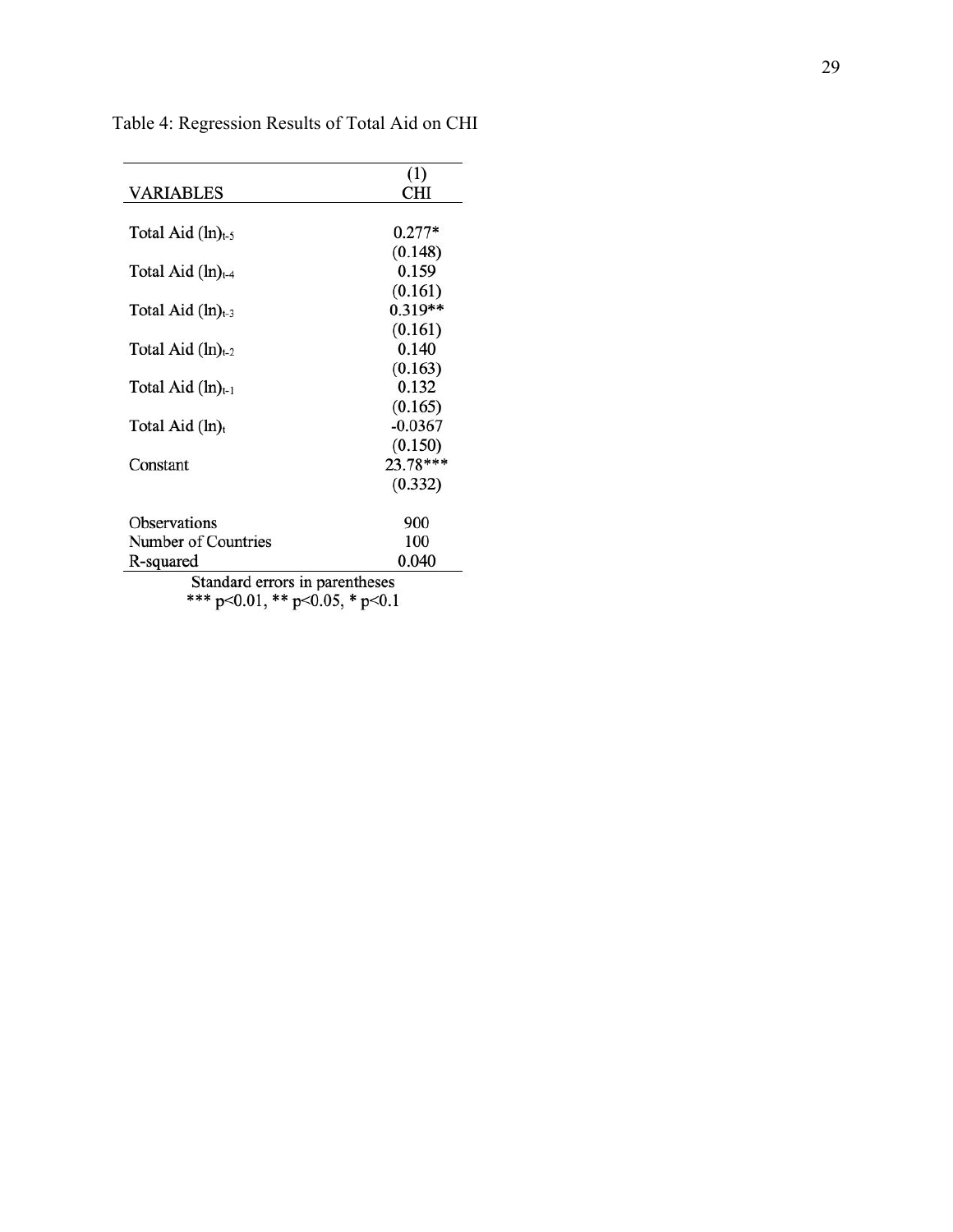|                                        | (1)       |
|----------------------------------------|-----------|
| <b>VARIABLES</b>                       | CHI       |
| Relief Aid (ln) <sub>t-5</sub>         | 0.281     |
|                                        | (0.175)   |
| Relief Aid (ln) <sub>t-4</sub>         | 0.304     |
|                                        | (0.187)   |
| Relief Aid $(ln)_{t-3}$                | $0.443**$ |
|                                        | (0.189)   |
| Relief Aid $(ln)_{t-2}$                | 0.189     |
|                                        | (0.193)   |
| Relief Aid (ln) <sub>t-1</sub>         | 0.127     |
|                                        | (0.192)   |
| Relief Aid (ln) <sub>t</sub>           | 0.111     |
|                                        | (0.184)   |
| Reconstruction Aid $(ln)_{t-5}$        | 0.0448    |
|                                        | (0.263)   |
| Reconstruction Aid $(ln)_{t-4}$        | $-0.216$  |
|                                        | (0.261)   |
| Reconstruction Aid $(ln)_{t-3}$        | $-0.170$  |
|                                        | (0.258)   |
| Reconstruction Aid (ln) <sub>t-2</sub> | $-0.0667$ |
|                                        | (0.270)   |
| Reconstruction Aid $(ln)_{t-1}$        | 0.129     |
|                                        | (0.272)   |
| Reconstruction Aid $(ln)_t$            | $-0.250$  |
|                                        | (0.277)   |
| Constant                               | 23.59***  |
|                                        | (0.339)   |
| <b>Observations</b>                    | 900       |
| Number of Countries                    | 100       |
| R-squared                              | 0.050     |

Table 5: Regression Results of Reconstruction and Relief on CHI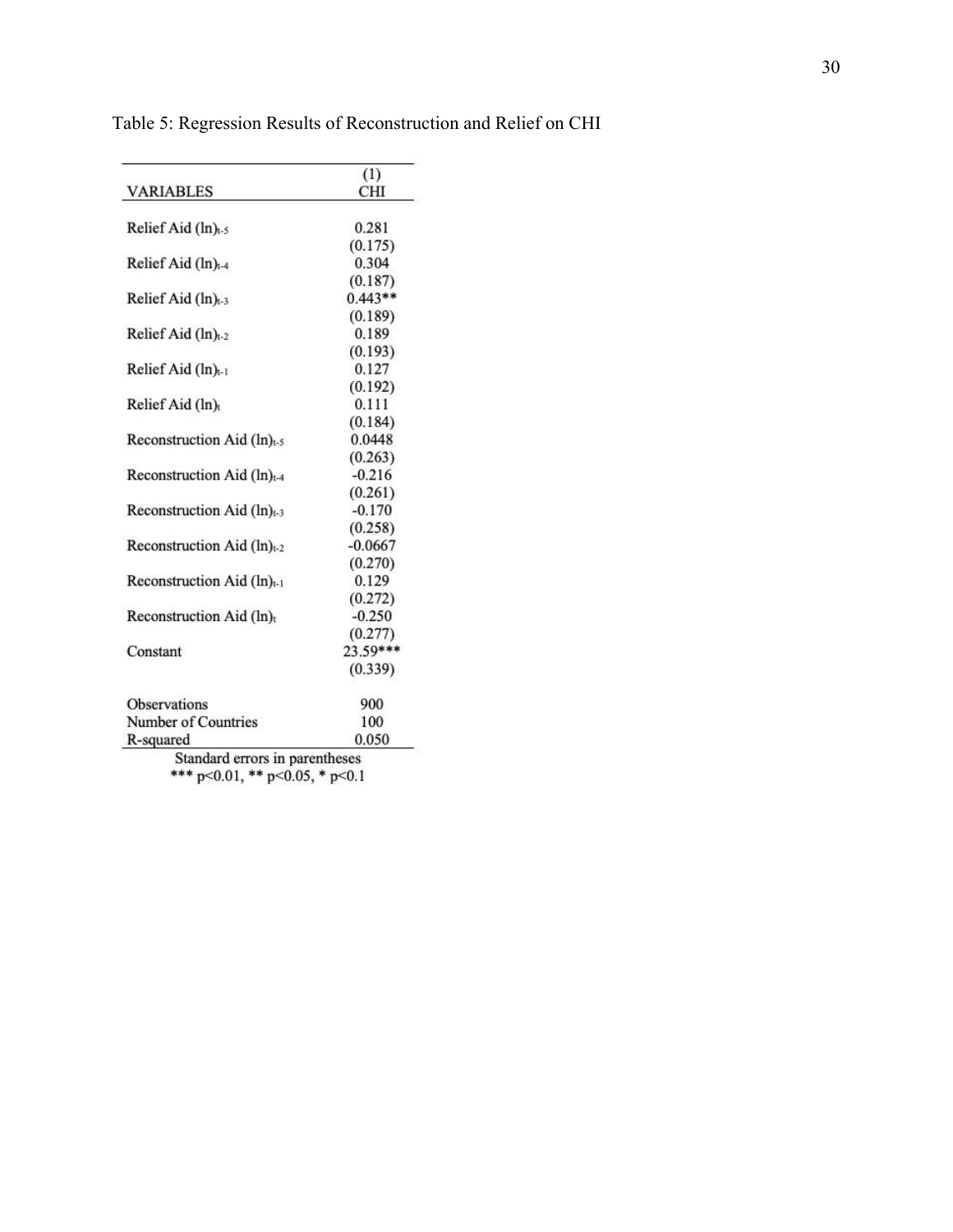|                               | (1)        | (2)        |
|-------------------------------|------------|------------|
| <b>VARIABLES</b>              | CHI        | CHI        |
| Percent Relief <sub>t-5</sub> | 0.801      |            |
|                               | (0.614)    |            |
| Percent Relief <sub>t-4</sub> | 0.703      |            |
|                               | (0.574)    |            |
| Percent Relief.               | 0.618      |            |
|                               | (0.575)    |            |
| Percent Relief.               | 0.716      |            |
|                               | (0.576)    |            |
| Percent Relief.               | $-0.0585$  |            |
|                               | (0.532)    |            |
| Percent Relief                | 0.548      |            |
|                               | (0.514)    |            |
| Percent Reconstruction        |            | $-0.0664$  |
|                               |            | (0.967)    |
| Percent Reconstruction        |            | 0.0460     |
|                               |            | (0.888)    |
| Percent Reconstruction        |            | $-0.0667$  |
|                               |            | (0.877)    |
| Percent Reconstruction        |            | 0.166      |
|                               |            | (0.875)    |
| Percent Reconstruction        |            | $1.463*$   |
|                               |            | (0.866)    |
| Percent Reconstruction        |            | 0.931      |
|                               |            | (0.935)    |
| Constant                      | $23.73***$ | $24.81***$ |
|                               | (1.216)    | (0.199)    |
| <b>Observations</b>           | 708        | 708        |
| R-squared                     | 0.029      | 0.013      |
| Number of Countries           | 89         | 89         |

Table 6: Regression Results of Mix of Relief and Reconstruction on CHI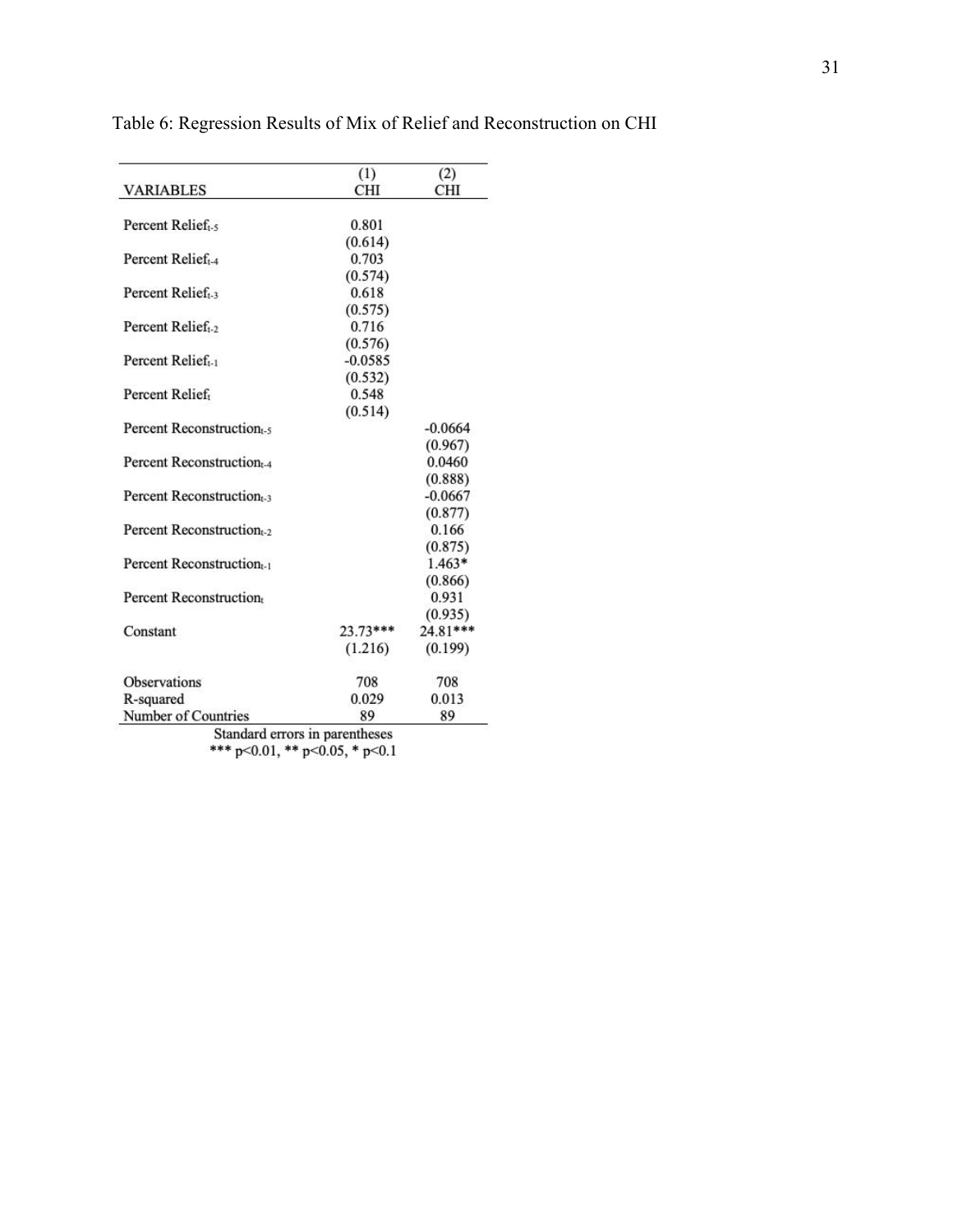## Table 8: List of Countries in Panel

|                        | Countries             |
|------------------------|-----------------------|
| Angola                 | Liberia               |
| Albania                | Saint Lucia           |
| Argentina              | Sir Lanka             |
| Armenia                | Lesotho               |
| Azerbaijan             | Morocco               |
| Burundi                | Moldova               |
| Benin                  | Madagascar            |
| Burkina Faso           | Maldives              |
| Bangladesh             | Mexico                |
| Bosnia and Herzegovina | Macedonia             |
| <b>Belarus</b>         | Montenegro            |
| <b>Belize</b>          | Mongolia              |
| Bolivia                | Mozambique            |
| Brazil                 | Martinique            |
| Bhutan                 | Mauritius             |
| Botswana               | Malawi                |
| Chile                  | Namibia               |
| China                  | Niger                 |
| Côte d'Ivoire          | Nicaragua             |
| Cameroon               | Nepal                 |
| Columbia               | Panama                |
| Comoros                | Peru                  |
| Cape Verde             | Philippines           |
| Costa Rica             | Paraguay              |
| Diibouti               | Palestine             |
| Dominican Republic     | Rwanda                |
| Ecuador                | Senegal               |
| Egypt                  | Slovenia              |
| Gabon                  | El Salvador           |
| Georgia                | Serbia                |
| Ghana                  | Sao Tome and Principe |
| Guinea                 | Suriname              |
| Gambia                 | Swaziland             |
| Guinea-Bissau          | Chad                  |
| Guatemala              | Togo                  |
| Guyana                 | Thailand              |
| Honduras               | Tajikistan            |
| Croatia                | Turkmenistan          |
| Haiti                  | <b>Timor-Leste</b>    |
| Indonesia              | Tunisia               |
| India                  | Turkey                |
| Iran                   | Tanzania              |
| Jamaica                | Uganda                |
| Jordan                 | Ukraine               |
| Kazakhstan             | Uruguay               |
| Kenya                  | Venezuela             |
| Kyrgyzstan             | Viet Nam              |
| Cambodia               | South Africa          |
| Kiribati               | Zambia                |
| Laos                   | Zimbabwe              |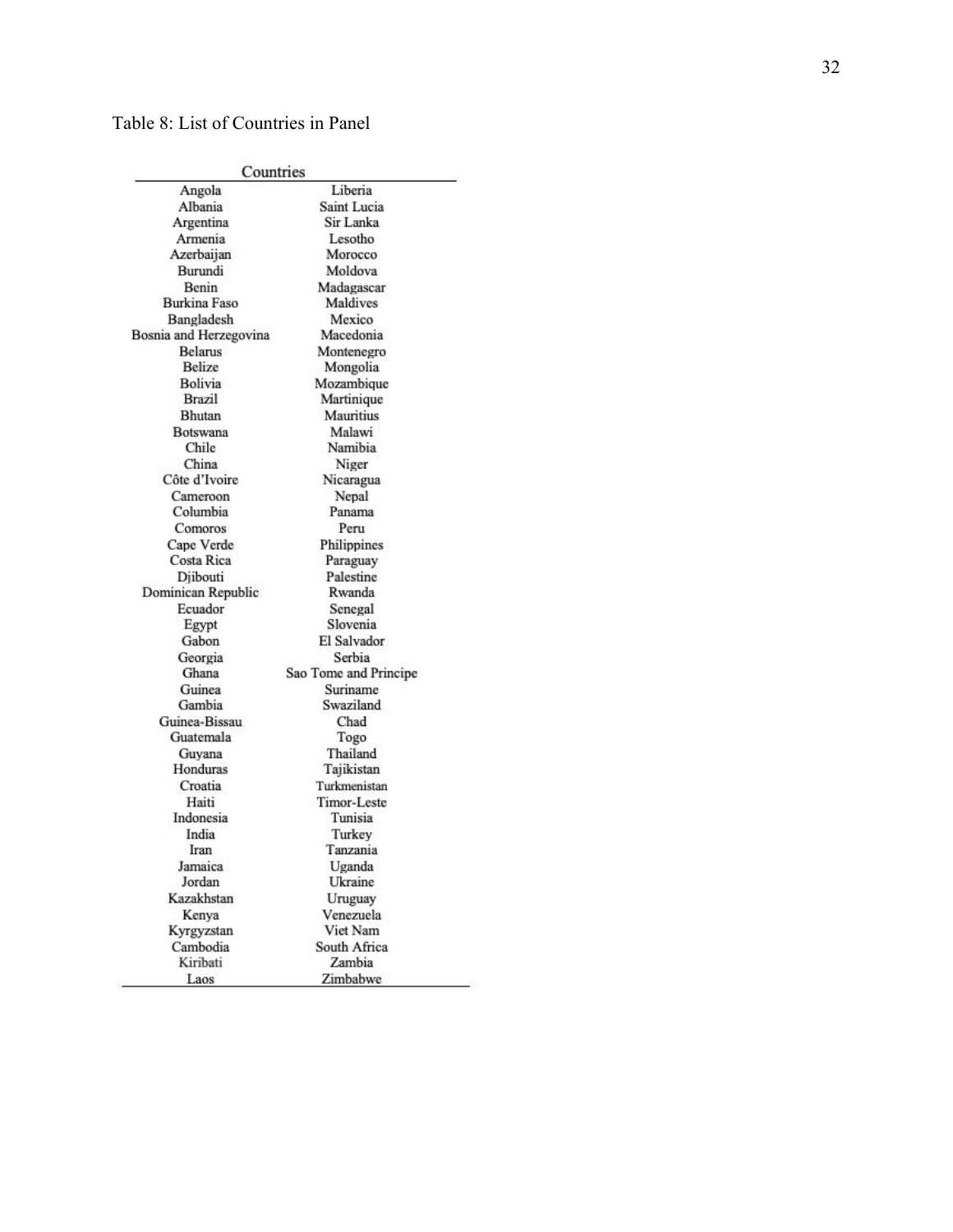#### Works Cited

- "Aftershocks: Natural Disaster Risk and Economic Development Policy." Aftershocks: Natural Disaster Risk and Economic Development Policy. London: Overseas Development Institute, 2005.
- Alderman, H. "Long Term Consequences of Early Childhood Malnutrition." Oxford Economic Papers 58, no. 3 (March 2006): 450–74. https://doi.org/10.1093/oep/gpl008.
- An, Jiyoun, and Bokyeong Park. "Comments on Natural Disasters and International Financial Accessibility in Developing Countries." Asian Economic Papers 18, no. 1 (2019): 262–64. [https://doi.org/10.1162/asep\\_a\\_00683.](https://doi.org/10.1162/asep_a_00683)
- Anbarci, Nejat, Monica Escaleras, and Charles A. Register. "Earthquake Fatalities: the Interaction of Nature and Political Economy." *Journal of Public Economics* 89, no. 9-10 (2005): 1907–33. https://doi.org/10.1016/j.jpubeco.2004.08.002.
- Anttila-Hughes, Jesse Keith, and Solomon M. Hsiang. "Destruction, Disinvestment, and Death: Economic and Human Losses Following Environmental Disaster." SSRN Electronic Journal, 2013. https://doi.org/10.2139/ssrn.2220501.
- Arnold, Margaret. "Disaster Reconstruction and Risk Management for Poverty Reduction." Journal of International Affairs 59, no. 2 (2006): 269–79. https://www.jstor.org/stable/24358433?seq=2#metadata\_info\_tab\_contents.
- Becerra, Oscar, Eduardo Cavallo, and Ilan Noy. "Foreign Aid in the Aftermath of Large Natural Disasters." Review of Development Economics 18, no. 3 (October 2014): 445–60. [https://doi.org/10.1111/rode.12095.](https://doi.org/10.1111/rode.12095)
- Becerra, Oscar, Eduardo Cavallo, and Ilan Noy. "Where Is the Money? Post-Disaster Foreign Aid Flows." Environment and Development Economics 20, no. 5 (2014): 561–86. <https://doi.org/10.1017/s1355770x14000679>.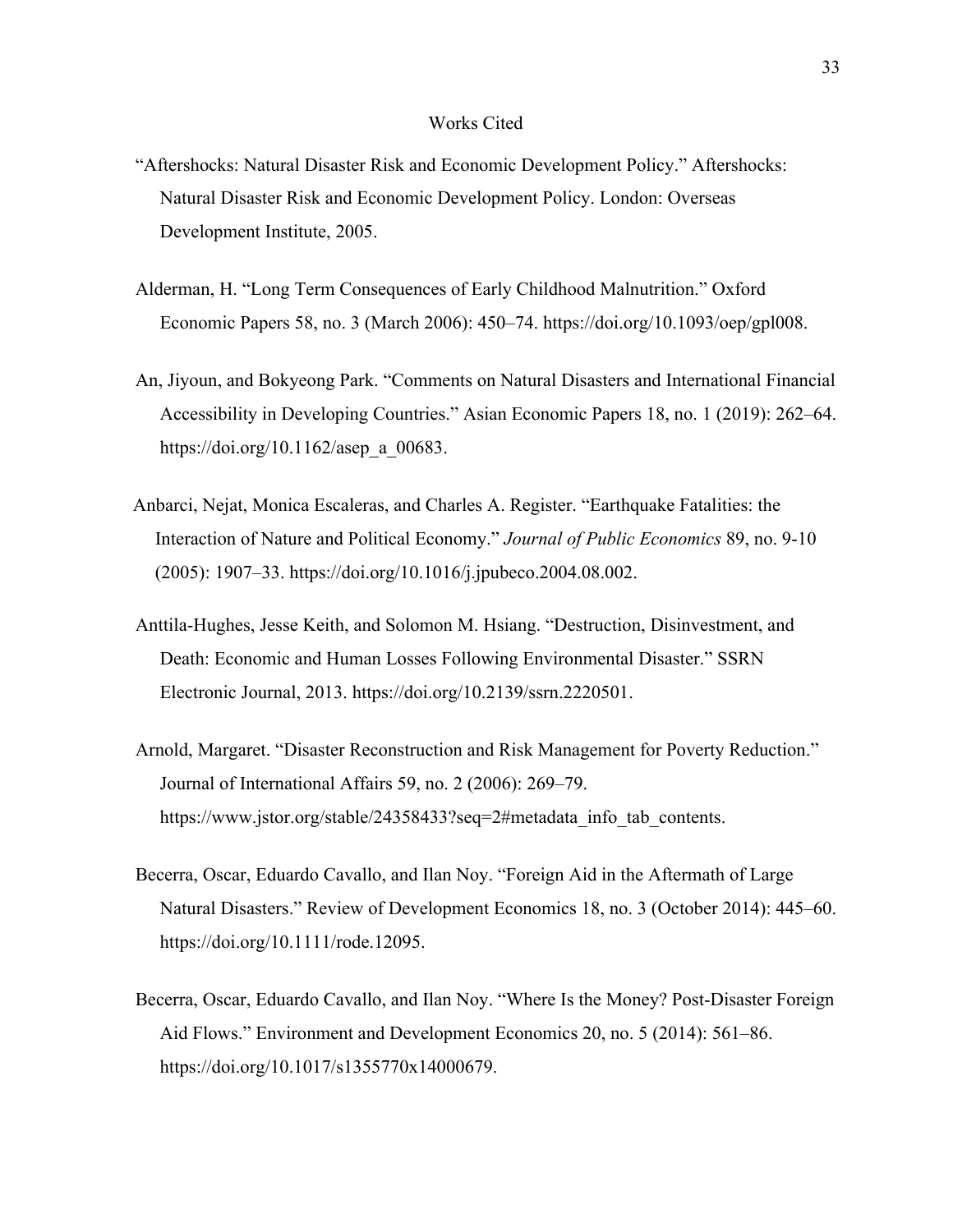- Change, Intergovernmental Panel On Climate. "Summary for Policymakers." *Climate Change 2014 Mitigation of Climate Change*, n.d., 1–30. https://doi.org/10.1017/cbo9781107415416.005.
- Duncan, John M., Emma L. Tompkins, Jadunandan Dash, and Basundhara Tripathy. "Resilience to Hazards: Rice Farmers in the Mahanadi Delta, India." *Ecology and Society* 22, no. 4 (2017). <https://doi.org/10.5751/es-09559-220403>.
- Eisensee, T., and D. Stromberg. "News Droughts, News Floods, and U. S. Disaster Relief." *The Quarterly Journal of Economics* 122, no. 2 (January 2007): 693–728. https://doi.org/10.1162/qjec.122.2.693.
- Eriksen, Siri, and Julie A. Silva. "The Vulnerability Context of a Savanna Area in Mozambique: Household Drought Coping Strategies and Responses to Economic Change." *Environmental Science & Policy* 12, no. 1 (2009): 33–52. https://doi.org/10.1016/j.envsci.2008.10.007.
- Hochrainer, Stefan. "Assessing The Macroeconomic Impacts Of Natural Disasters: Are There Any?" Policy Research Working Papers, 2009. https://doi.org/10.1596/1813-9450-4968.
- Howell, Junia, and James R Elliott. "Damages Done: The Longitudinal Impacts of Natural Hazards on Wealth Inequality in the United States." Social Problems 66, no. 3 (2018): 448–67. <https://doi.org/10.1093/socpro/spy016>.
- Jakobsen, Kristian Thor. "In the Eye of the Storm—The Welfare Impacts of a Hurricane." World Development 40, no. 12 (2012): 2578–89. https://doi.org/10.1016/j.worlddev.2012.05.013.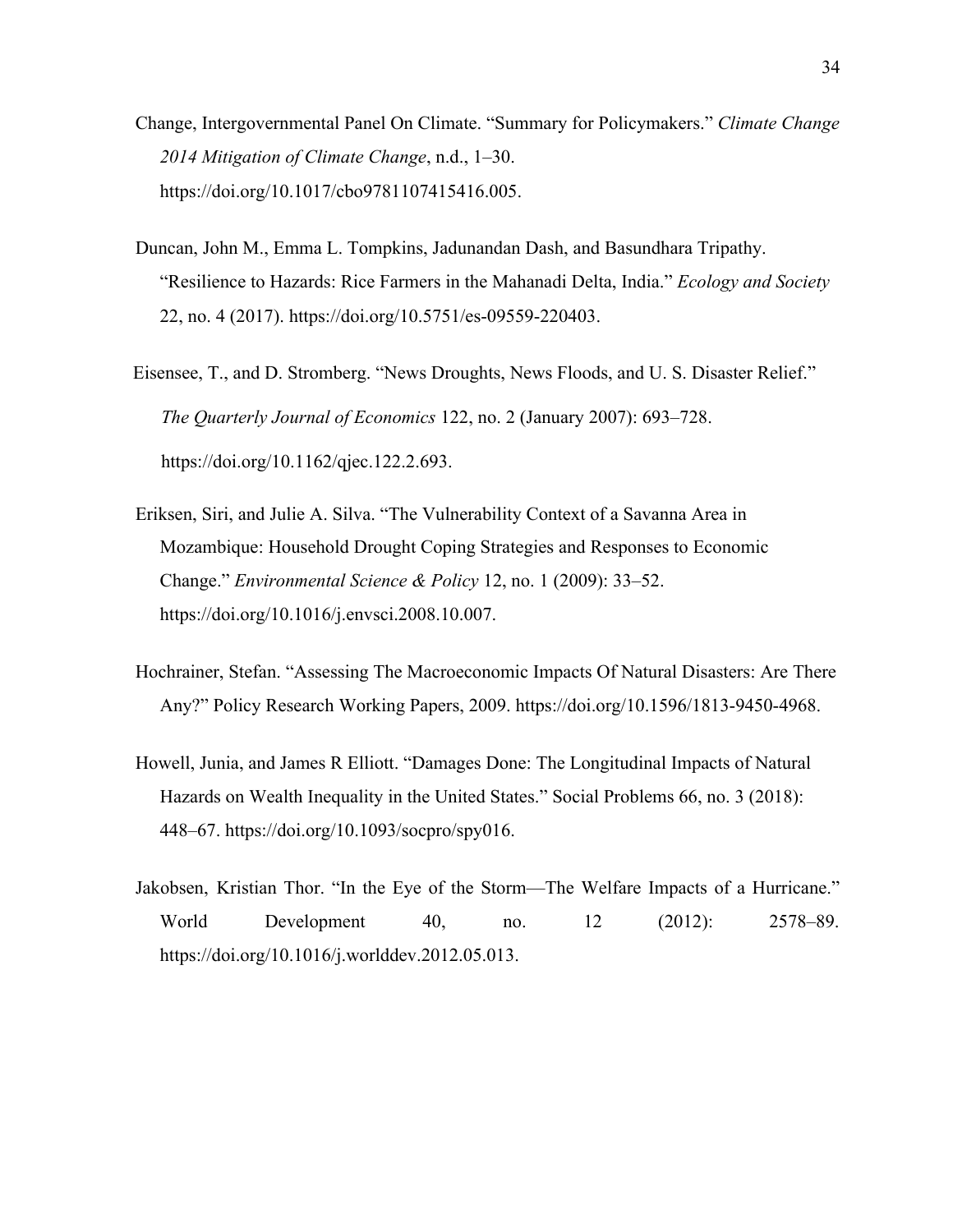- Karim, Azreen, and Ilan Noy. "Poverty and Natural Disasters: A Regression Meta-Analysis." Review of Economics and Institutions 7, no. 2 (2016): 26. <https://doi.org/10.5202/rei.v7i2.222>.
- Karim, Azreen, and Ilan Noy. "Poverty And Natural Disasters A Qualitative Survey Of The Empirical Literature." The Singapore Economic Review 61, no. 01 (2016): 1640001. <https://doi.org/10.1142/s0217590816400014>.
- Morris, Saul S., and Quentin Wodon. "The Allocation of Natural Disaster Relief Funds: Hurricane Mitch in Honduras." World Development 31, no. 7 (2003): 1279–89. https://doi.org/10.1016/s0305-750x(03)00072-x.
- Pelling, Mark, Andrew Maskrey, Pablo Ruiz, and Lisa Hall. "Reducing Disaster Risk: A Challenge for Development." United Nations Development Programme Bureau for Crisis Prevention and Recovery, 2004. https://www.undp.org/content/undp/en/home/bcpr.html.
- Strömberg, David. "Natural Disasters, Economic Development, and Humanitarian Aid." Journal of Economic Perspectives 21, no. 3 (2007): 199–222. https://doi.org/10.1257/jep.21.3.199.
- Tselios, Vassilis, and Emma L. Tompkins. "What Causes Nations to Recover from Disasters? An Inquiry into the Role of Wealth, Income Inequality, and Social Welfare Provisioning." International Journal of Disaster Risk Reduction 33 (2019): 162–80. https://doi.org/10.1016/j.ijdrr.2018.10.003.
- Ward, Patrick S., and Gerald E. Shively. "Disaster Risk, Social Vulnerability, and Economic Development." *Disasters* 41, no. 2 (December 2016): 324–51. <https://doi.org/10.1111/disa.12199>.